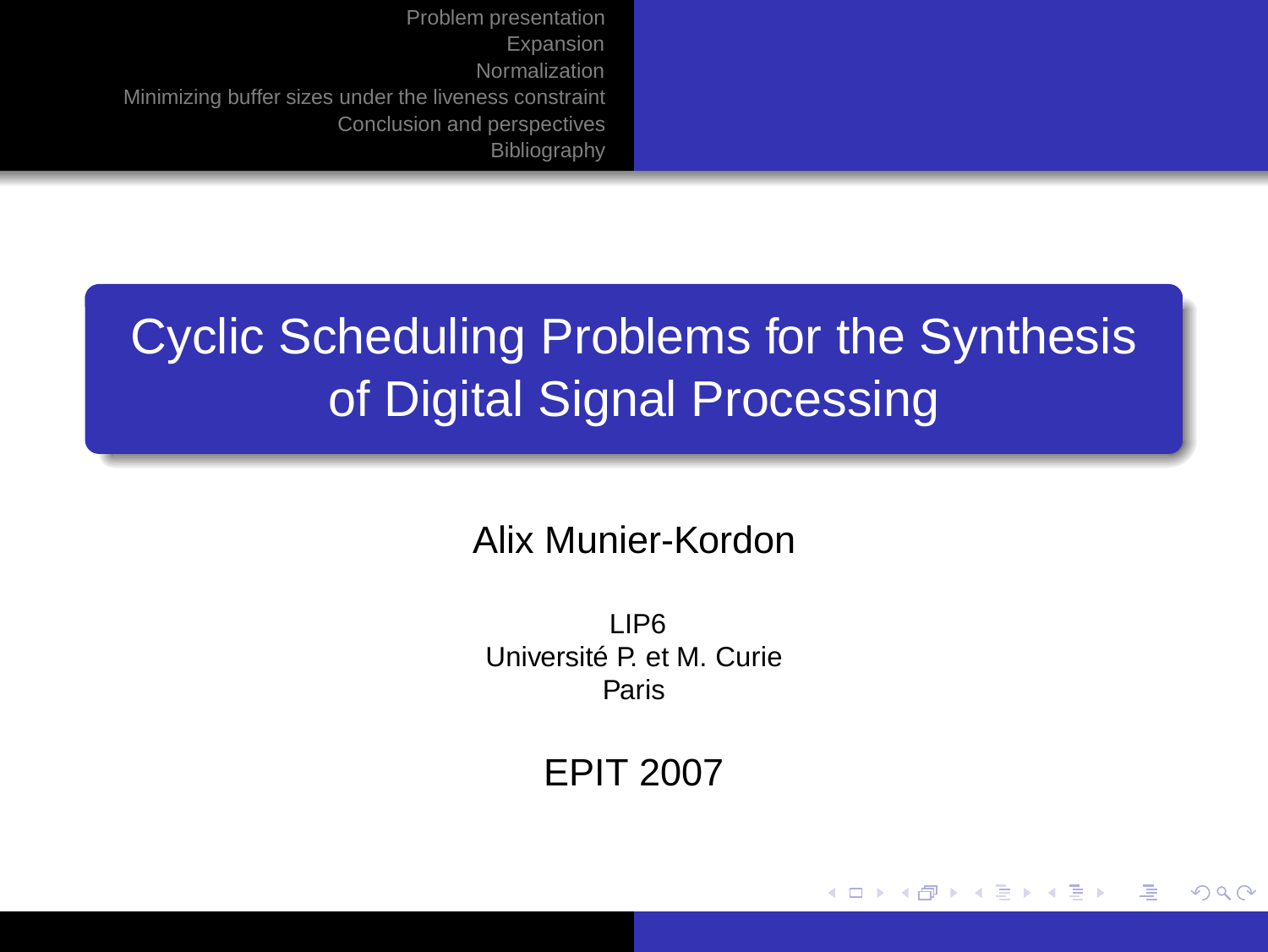| Problem presentation<br>Expansion<br>Normalization<br>Minimizing buffer sizes under the liveness constraint<br>Conclusion and perspectives<br>Bibliography |  |
|------------------------------------------------------------------------------------------------------------------------------------------------------------|--|
| <b>Outline</b>                                                                                                                                             |  |



- **[Expansion](#page-14-0)**
- 3 [Normalization](#page-24-0)
- 4 [Minimizing buffer sizes under the liveness constraint](#page-33-0)
- 5 [Conclusion and perspectives](#page-37-0)

### <span id="page-1-0"></span>6 [Bibliography](#page-38-0)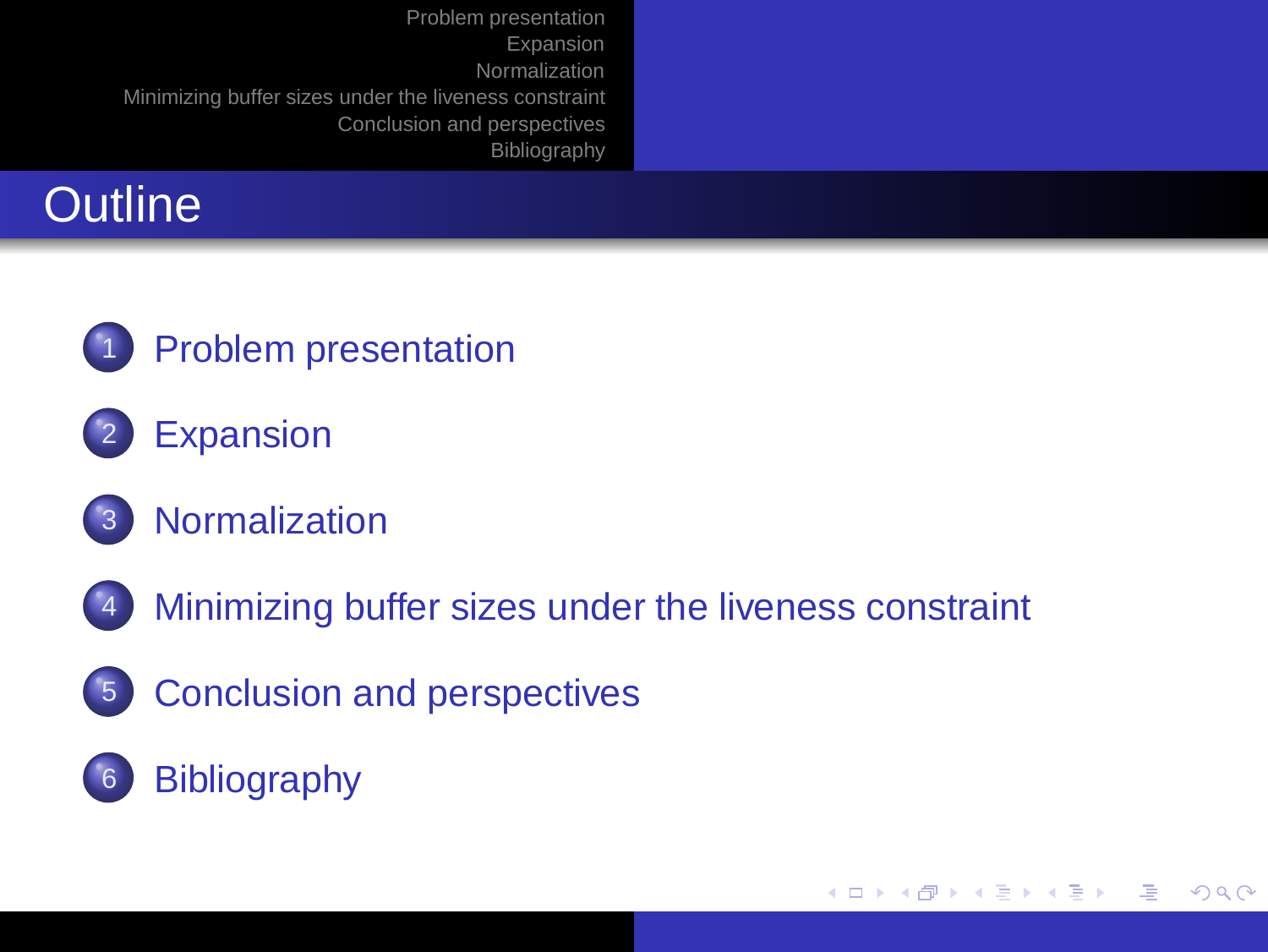[Expansion](#page-14-0) [Normalization](#page-24-0) [Minimizing buffer sizes under the liveness constraint](#page-33-0) [Conclusion and perspectives](#page-37-0) **[Bibliography](#page-38-0)** 

### A buffer between two processes



 $1 \cdot P_1$  and  $P_2$  are non synchronous processes continuously executed;  $l_1$  (resp.  $l_2$ ) is the duration of one execution of  $P_1$  $(resp. P<sub>2</sub>)$ .

<span id="page-2-0"></span>つくい

- 2 The buffer  $M_{12}$  has exactly one input, one output and a bounded size;
- 3 At the termination of  $P_1$ , 3 data are stored in  $M_{12}$ ;
- 4 At the beginning [o](#page-3-0)f  $P_2$  $P_2$ , 2 data are rea[d f](#page-1-0)ro[m](#page-1-0)  $M_{12}$  $M_{12}$  $M_{12}$  $M_{12}$ [;](#page-2-0)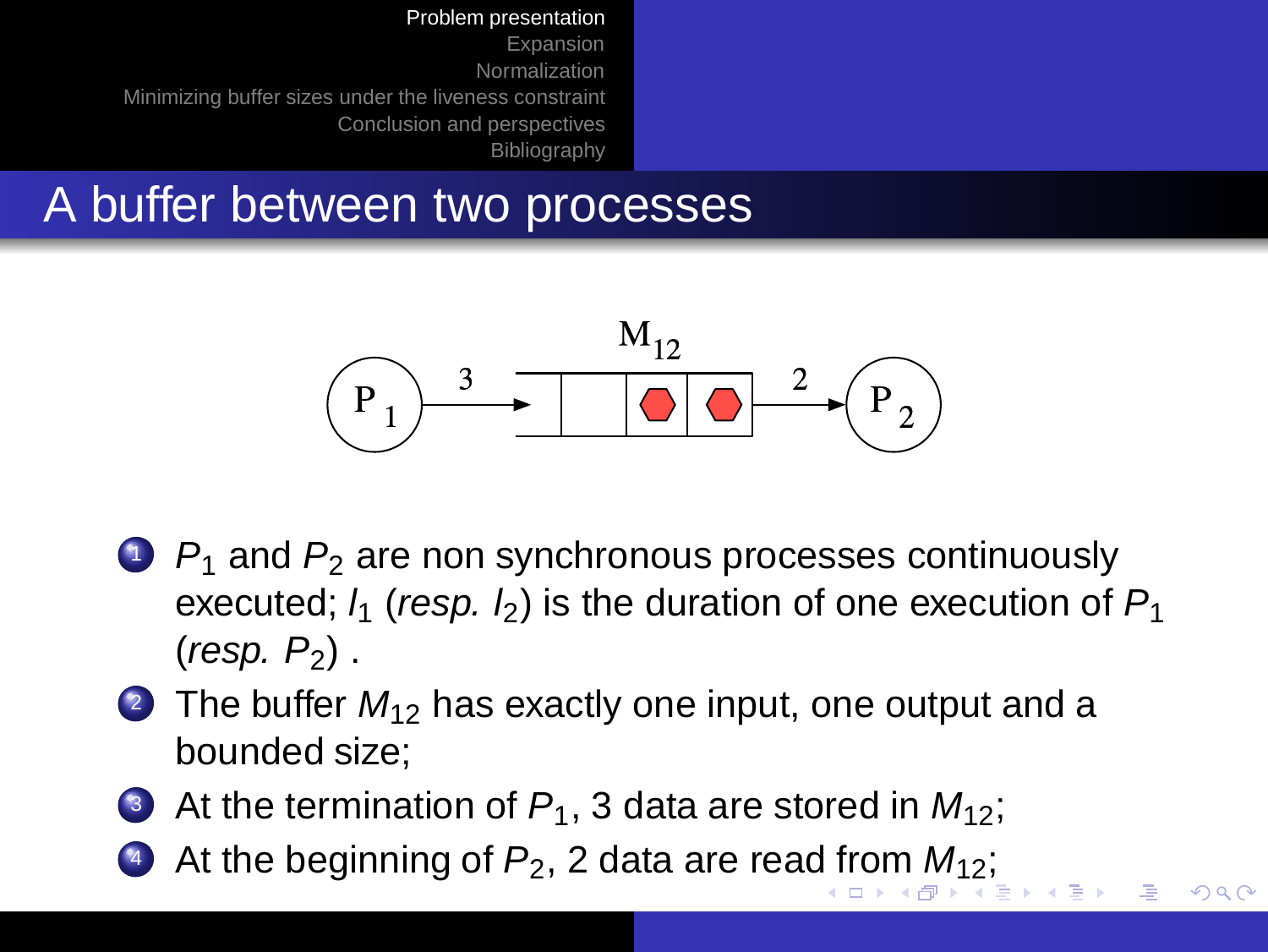#### [Bibliography](#page-38-0)

## H263 Decoder



<span id="page-3-0"></span>イロト イ押 トイヨ トイヨト

Φ

 $2Q$ 

Synchronous Data Flow:

- <sup>1</sup> Circles ≡ processes;
- 2 bi-valued arcs  $\equiv$  buffers.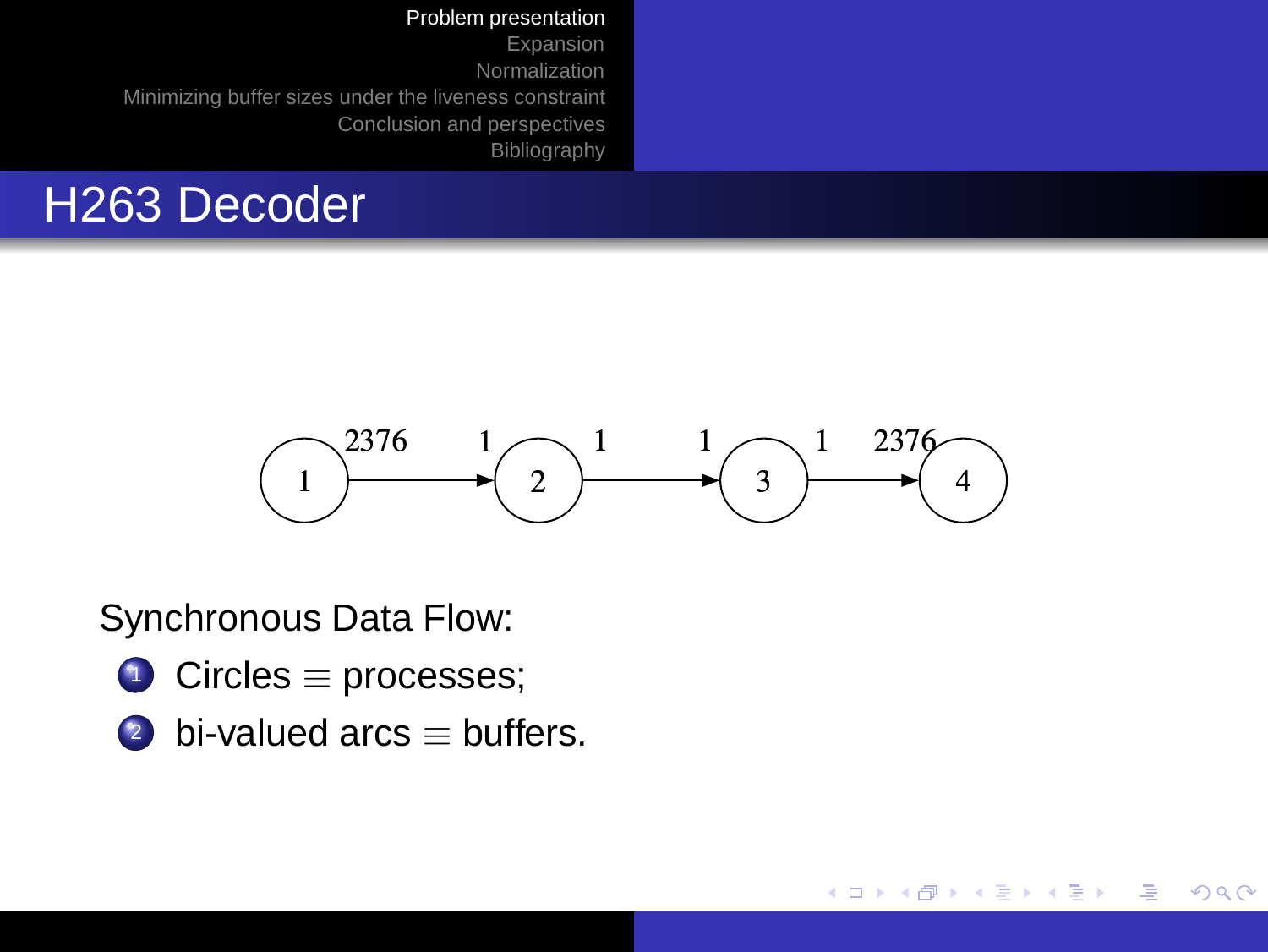[Expansion](#page-14-0) [Normalization](#page-24-0) [Minimizing buffer sizes under the liveness constraint](#page-33-0) [Conclusion and perspectives](#page-37-0) [Bibliography](#page-38-0)

# Generalized Timed Event Graph (GTEG)

$$
t_i \quad \boxed{\qquad} w(p) \rightarrow \boxed{\qquad} v(p) \rightarrow \boxed{t_j}
$$

#### **Definition**

A Generalized Timed Event Graph is a triple  $G = (T, P, I)$ 

- $1 \nabla =$  set of transitions;
- 2  $P =$  set of places;
- 3  $l : T \rightarrow$  is the duration function.

Each place has exactly one input and one output transition.

ă,

イロト イ押 トイヨ トイヨト

 $299$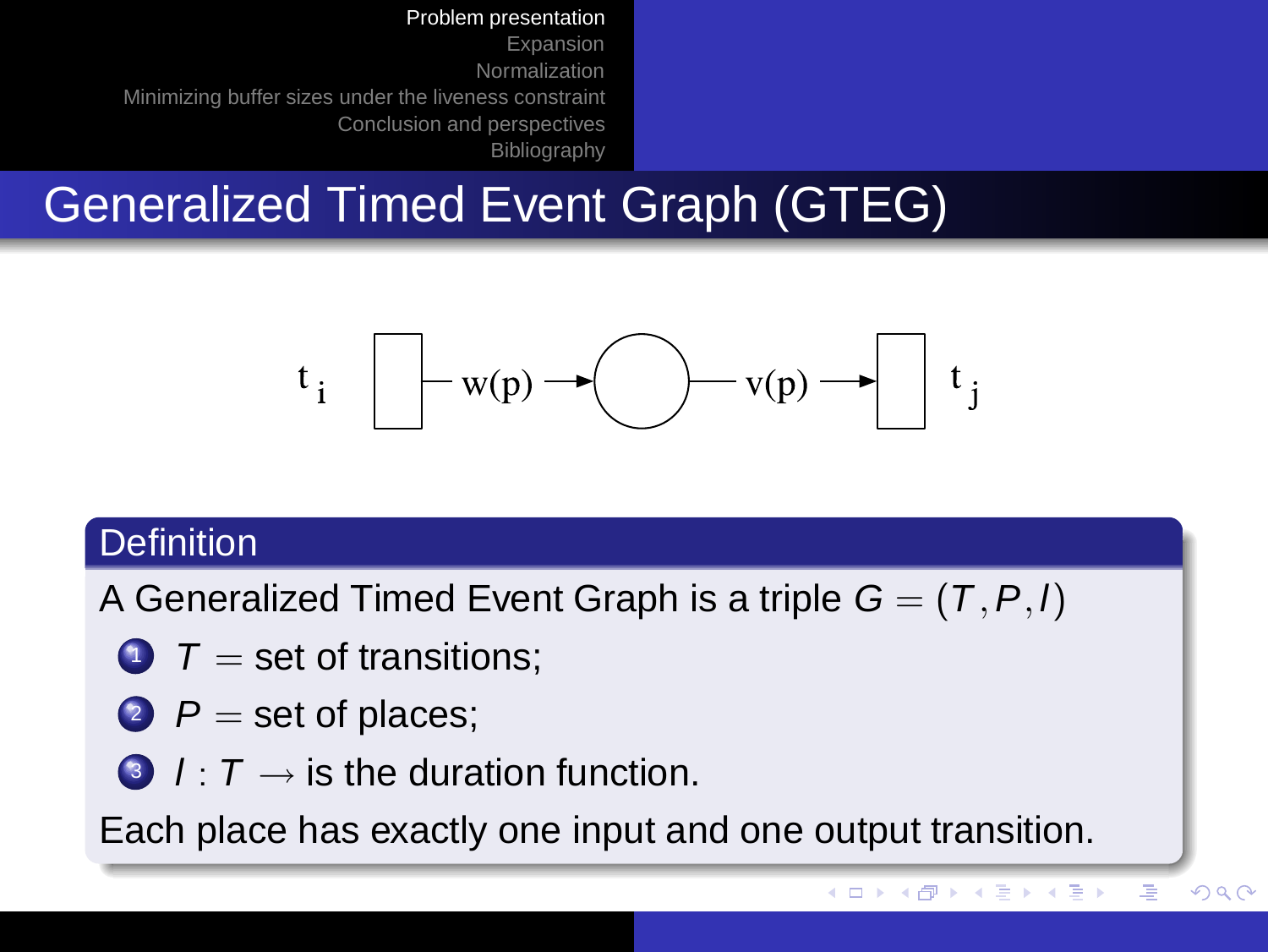[Expansion](#page-14-0) [Normalization](#page-24-0) [Minimizing buffer sizes under the liveness constraint](#page-33-0) [Conclusion and perspectives](#page-37-0) [Bibliography](#page-38-0)

## Marked Generalized Timed Event Graph (MTGEG)

$$
t_i
$$
  $\longrightarrow$  w(p)  $\longrightarrow$   $M_0(p)$   $\longrightarrow$   $V(p)$   $\longrightarrow$   $t_j$ 

#### **Definition**

.

An initial marking is a function  $M_0 = P \rightarrow N$  corresponding to the initial number of tokens.

A Marked Generalized Timed Event Graph is a GTEG  $G = (T, P, I)$  associated with an initial marking  $M_0$ .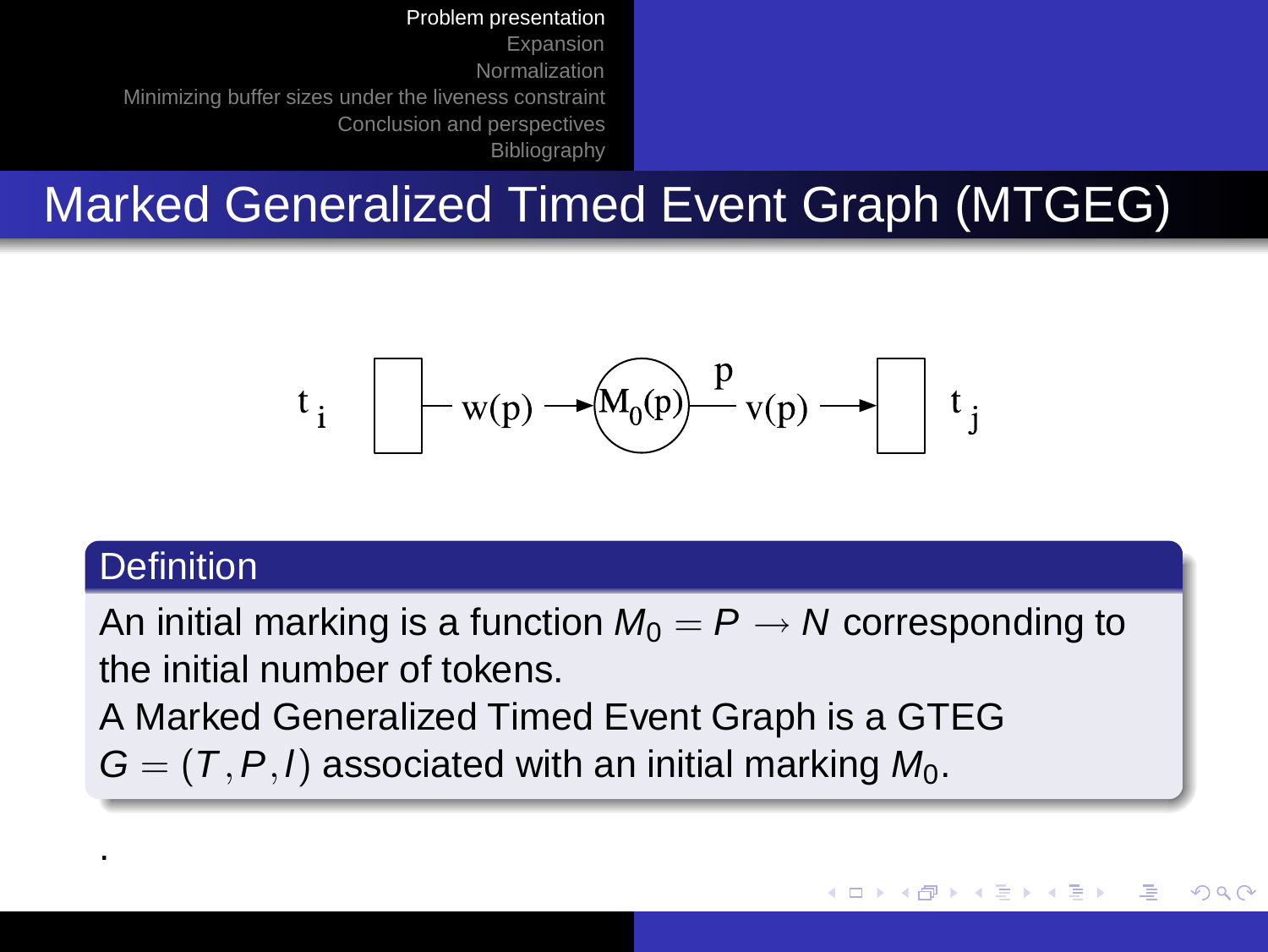[Expansion](#page-14-0) [Normalization](#page-24-0) [Minimizing buffer sizes under the liveness constraint](#page-33-0) [Conclusion and perspectives](#page-37-0) [Bibliography](#page-38-0)

## Equivalence between GTEG and SDF



イロト イ押 トイヨ トイヨト

- $\bullet$  Transitions  $\equiv$  set of processes;
- places  $\equiv$  buffers;
- $\bullet \ \forall t \in \mathcal{T}$ ,  $I(t) =$  duration of one execution of t.
- $\bullet$  Tokens  $\equiv$  data exchanged between processes;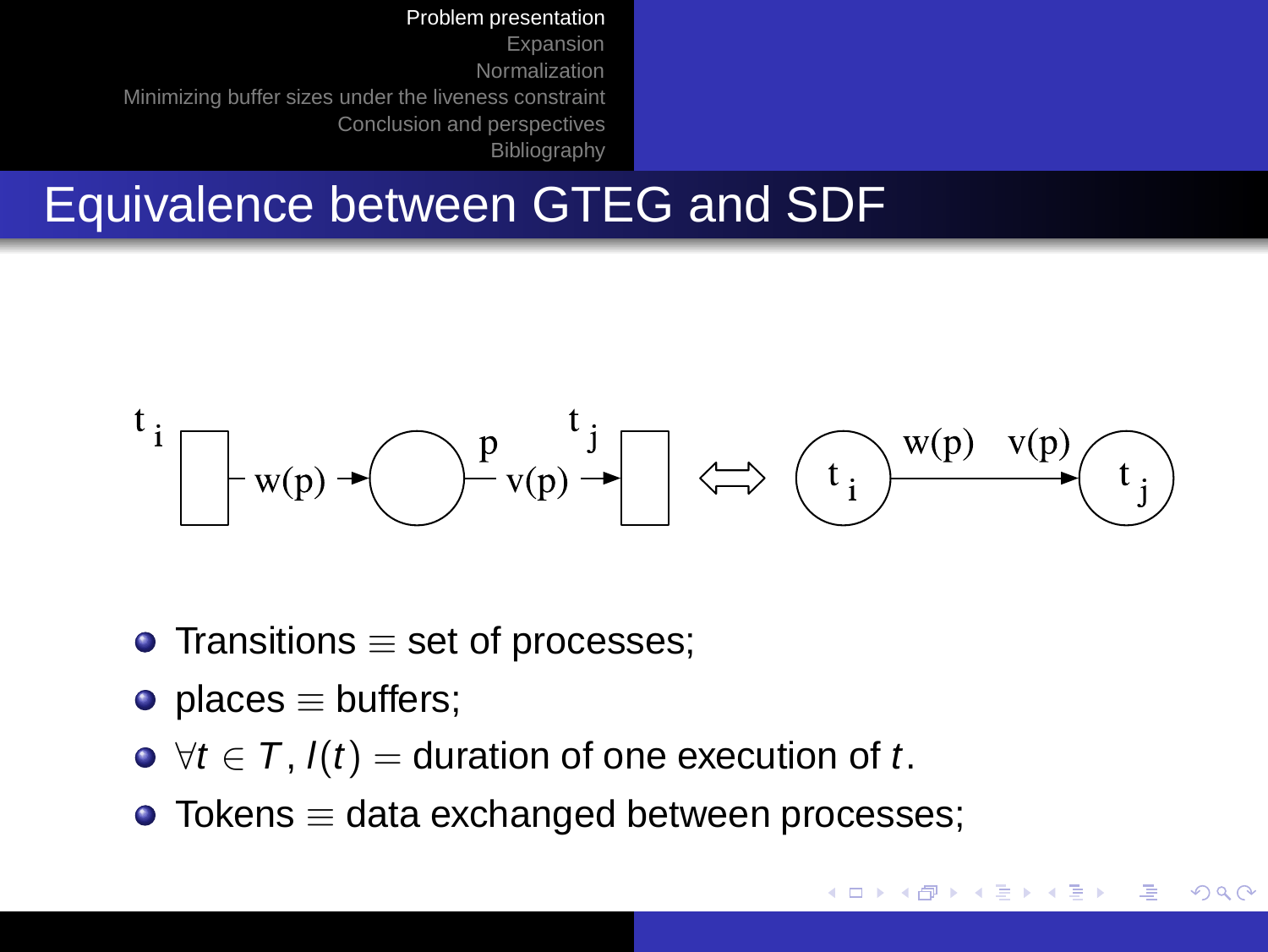[Expansion](#page-14-0) [Normalization](#page-24-0) [Minimizing buffer sizes under the liveness constraint](#page-33-0) [Conclusion and perspectives](#page-37-0) [Bibliography](#page-38-0)

## Equivalence between Marked Timed Event Graphs and bi-valued graph

$$
t_i
$$
  
\n $1 \rightarrow (M_0(p))$   
\n $1 \rightarrow$   
\n $t_j$   
\n $t_i$   
\n $t_i$   
\n $(I(t_i), M_0(p))$   
\n $t_j$ 

イロト イ押 トイヨ トイヨト

 $QQ$ 

- $\bullet$  Transitions  $\equiv$  generic tasks;
- place  $\equiv$  bi-valued arcs  $(l_{ij}, h_{ij})$  with  $l_{ij} = l(t_i)$  and  $h_{ii} = M_0(p)$ .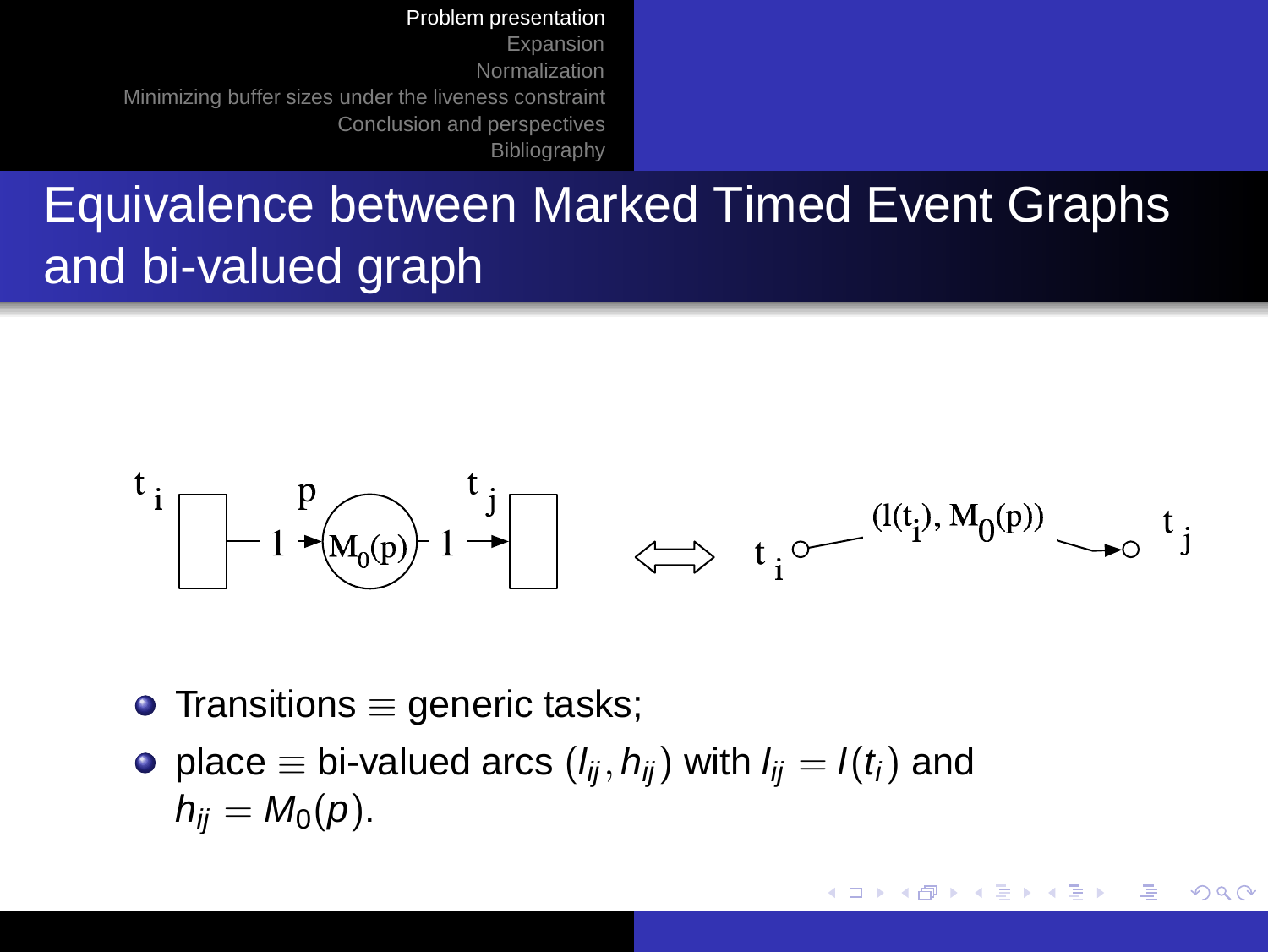[Expansion](#page-14-0) [Normalization](#page-24-0) [Minimizing buffer sizes under the liveness constraint](#page-33-0) [Conclusion and perspectives](#page-37-0) [Bibliography](#page-38-0)

### Bounding the size of the buffers



重 イロト (押) イヨトイ  $290$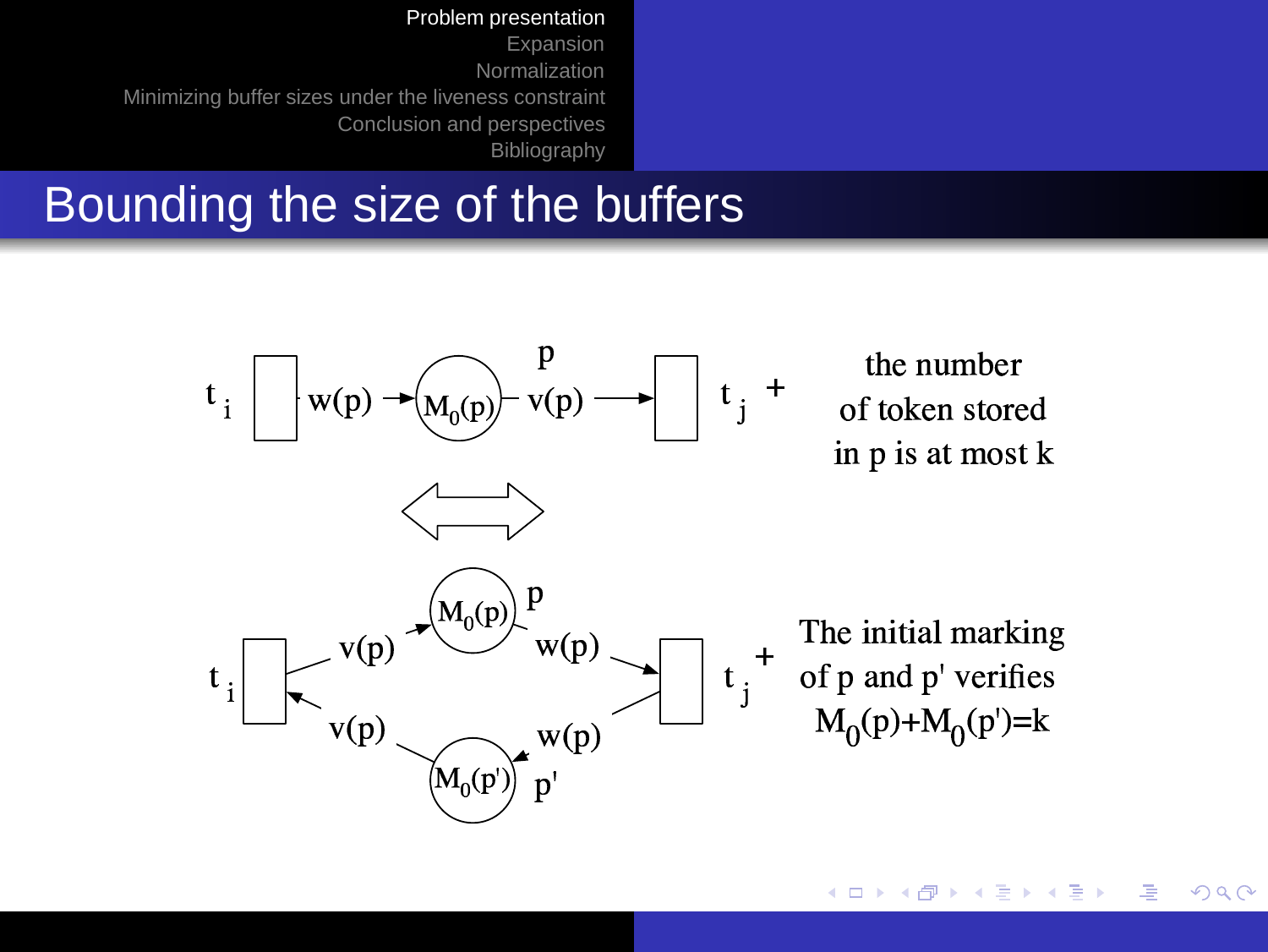[Expansion](#page-14-0) [Normalization](#page-24-0) [Minimizing buffer sizes under the liveness constraint](#page-33-0) [Conclusion and perspectives](#page-37-0) [Bibliography](#page-38-0)

### Backward places



#### **Definition**

 $\boldsymbol{\rho}' = (t_j, t_i)$  is a backward place of  $\boldsymbol{\rho} = (t_i, t_j)$  if  $\boldsymbol{\nu}(\boldsymbol{\rho}) = \boldsymbol{\nu}(\boldsymbol{\rho}')$  and  $w(p) = v(p')$ .

 $2990$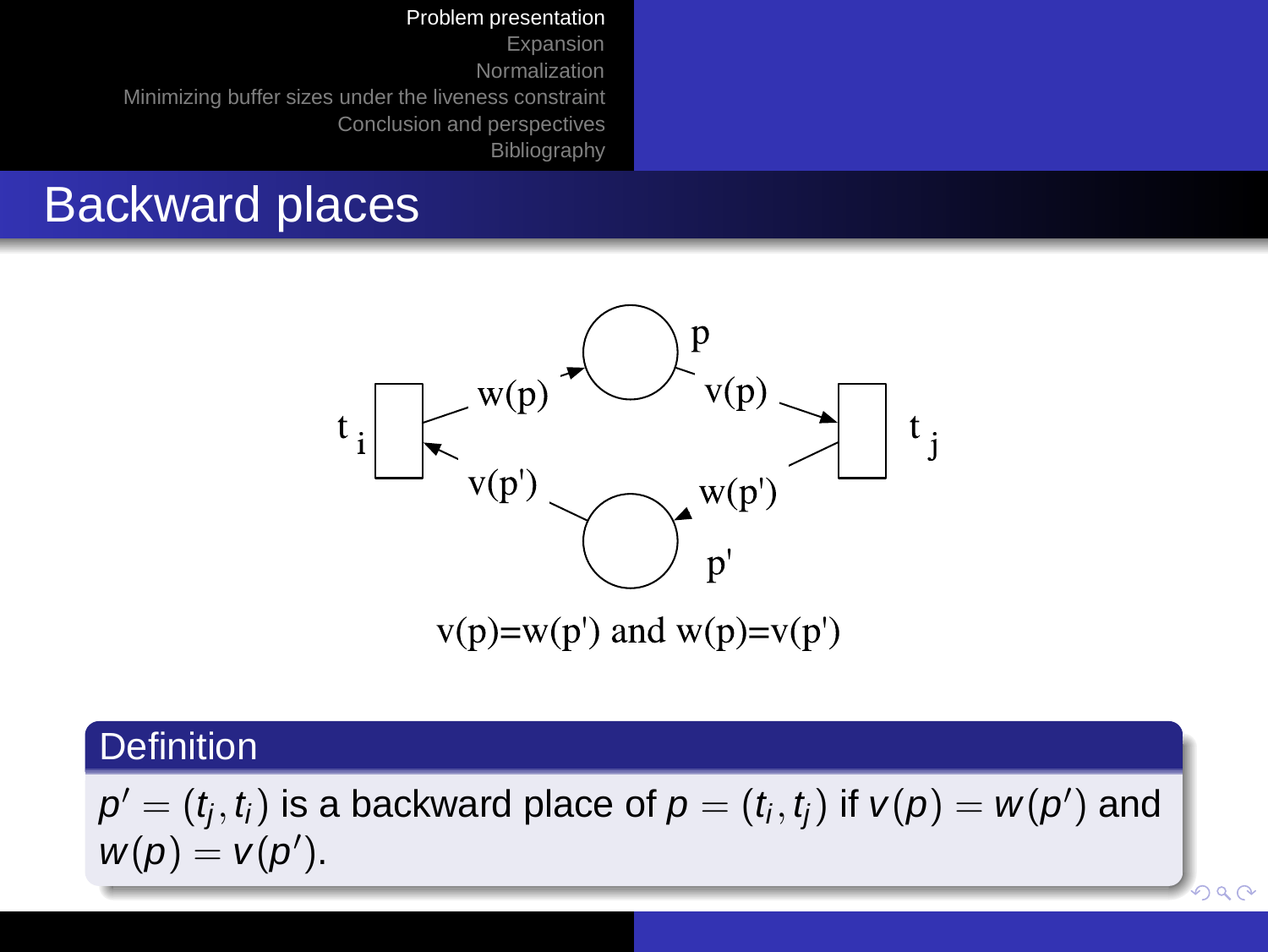[Expansion](#page-14-0) [Normalization](#page-24-0) [Minimizing buffer sizes under the liveness constraint](#page-33-0) [Conclusion and perspectives](#page-37-0) [Bibliography](#page-38-0)

## Symmetric GTEG

#### **Definition**

A symmetric GTEG is such that every place  $p$  has a backward place  $p'$ .

**K ロ ▶ K 何 ▶ K ヨ ▶ K ヨ** 

 $\Omega$ 

For our practical application, the size of the buffers are bounded. So, all the GTEG considered are symmetric.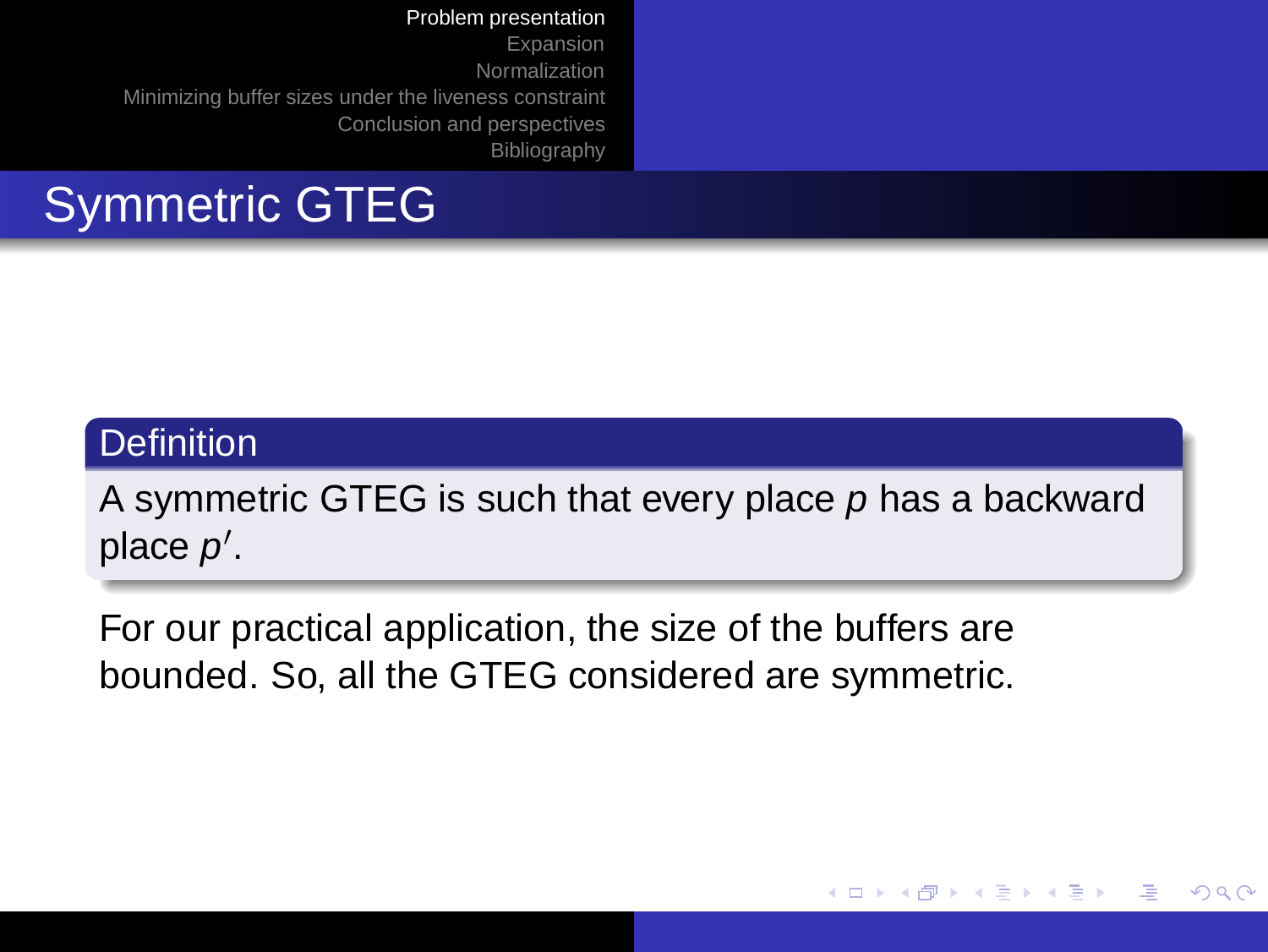#### Liveness

#### **Definition**

A MGTEG is live if every transition may be fired infinitely often.

#### **Definition**

The weight of a circuit  $C$  of a GTEG is  $\mathsf{W}(c)=\prod_{\rho\in c}$  $w(p)$  $\frac{w(p)}{v(p)}$ .

#### Theorem

If a MGTEG is live, then the weight of every circuit is at least 1.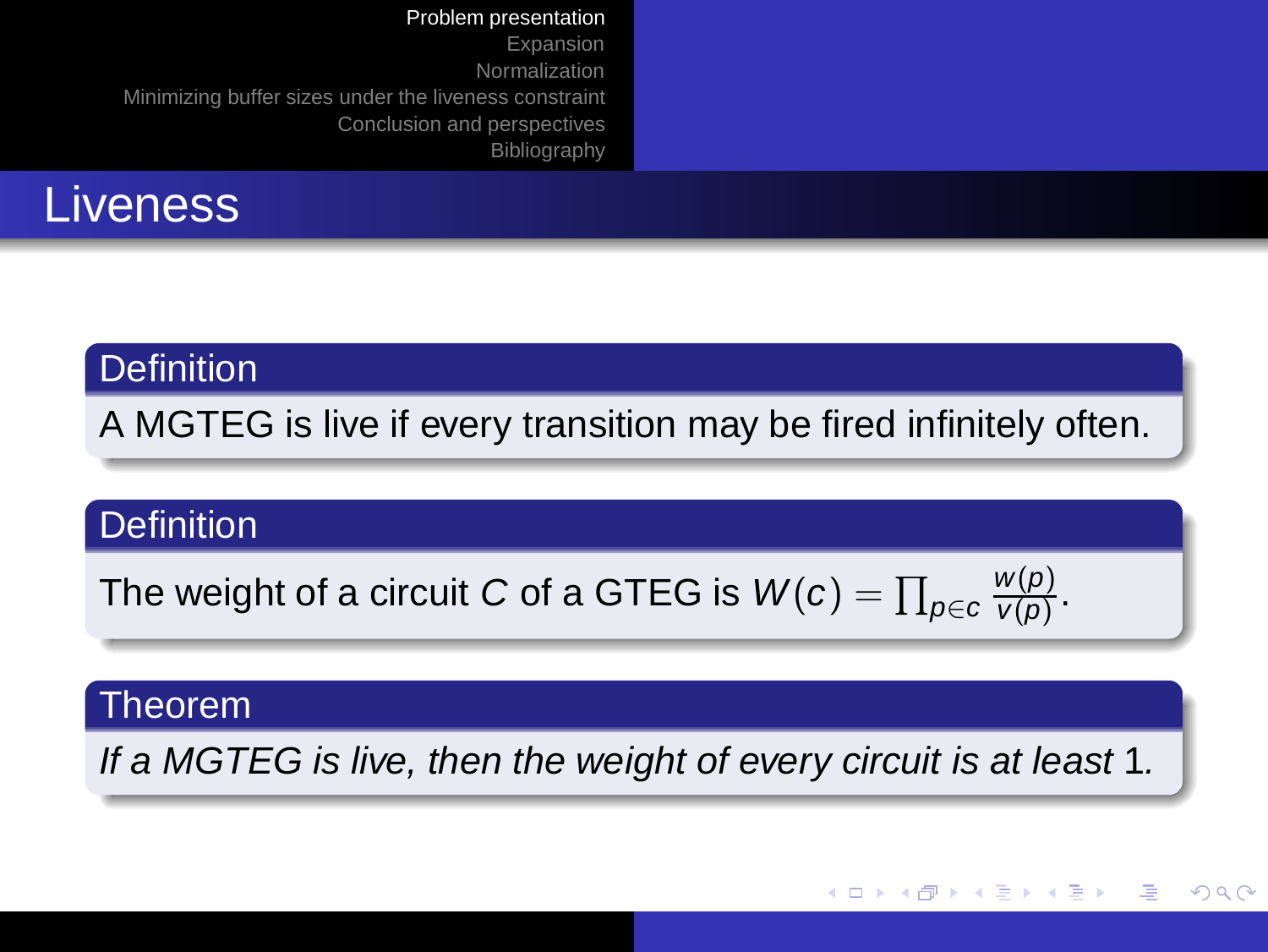# Unitary GTEG

#### **Definition**

A GTEG is unitary if the weight of every circuit is 1.

#### Theorem

If a symmetric MGTEG G is live, then G is unitary.

Since the systems considered must be live, we limit our study to unitary symmetric GTEG.

イロト イ押 トイヨ トイヨト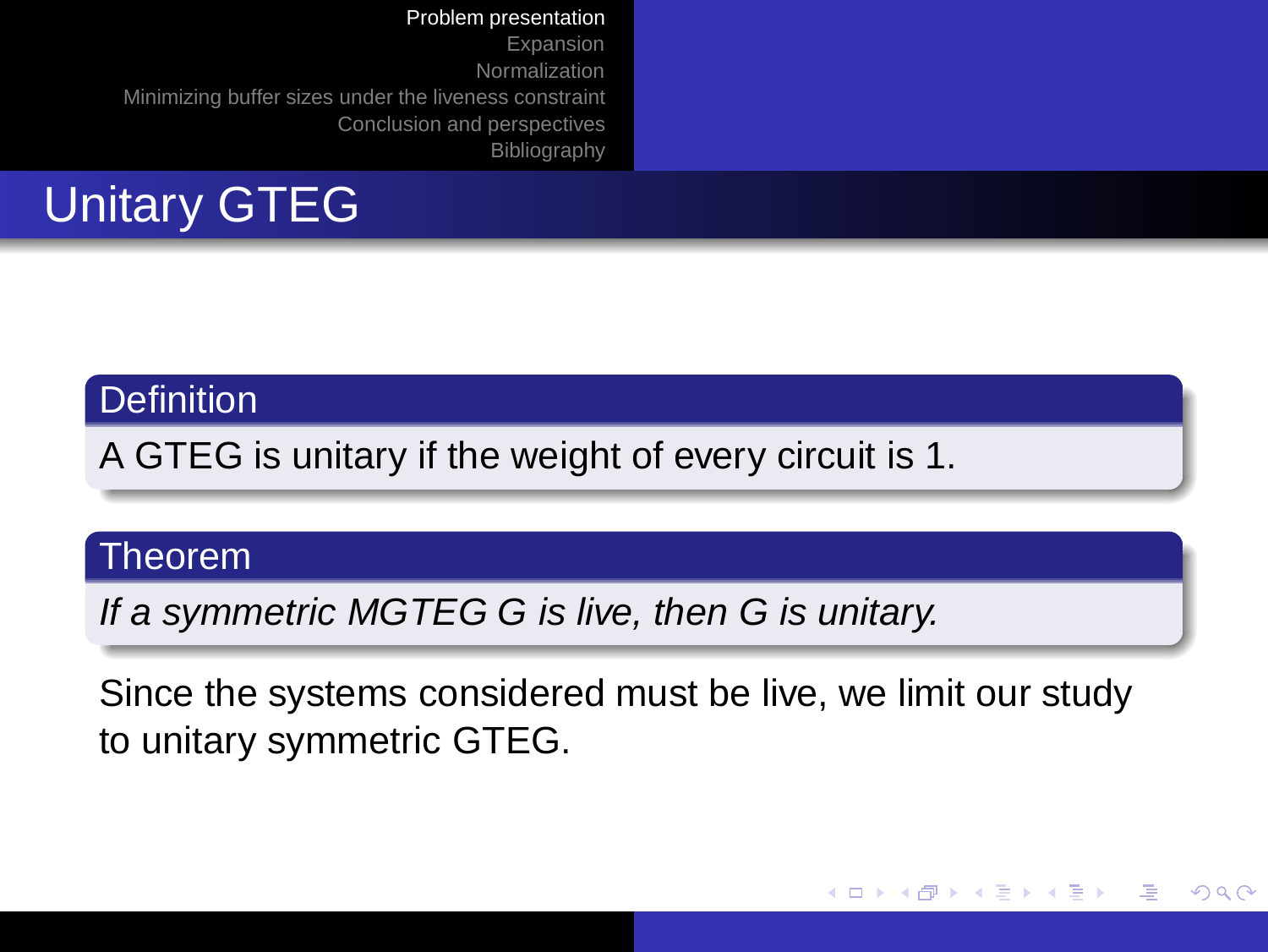The idea is to minimize the size of the buffers to obtain a given throughput...but the following basic questions are not yet polynomially solved :

- 1 Is a unitary (symmetric) MGTEG live?
- <sup>2</sup> What is the maximum throughput of a marked MGTEG ?

<span id="page-13-0"></span>**K ロ ▶ K 何 ▶ K ヨ ▶ K ヨ** 

 $\Omega$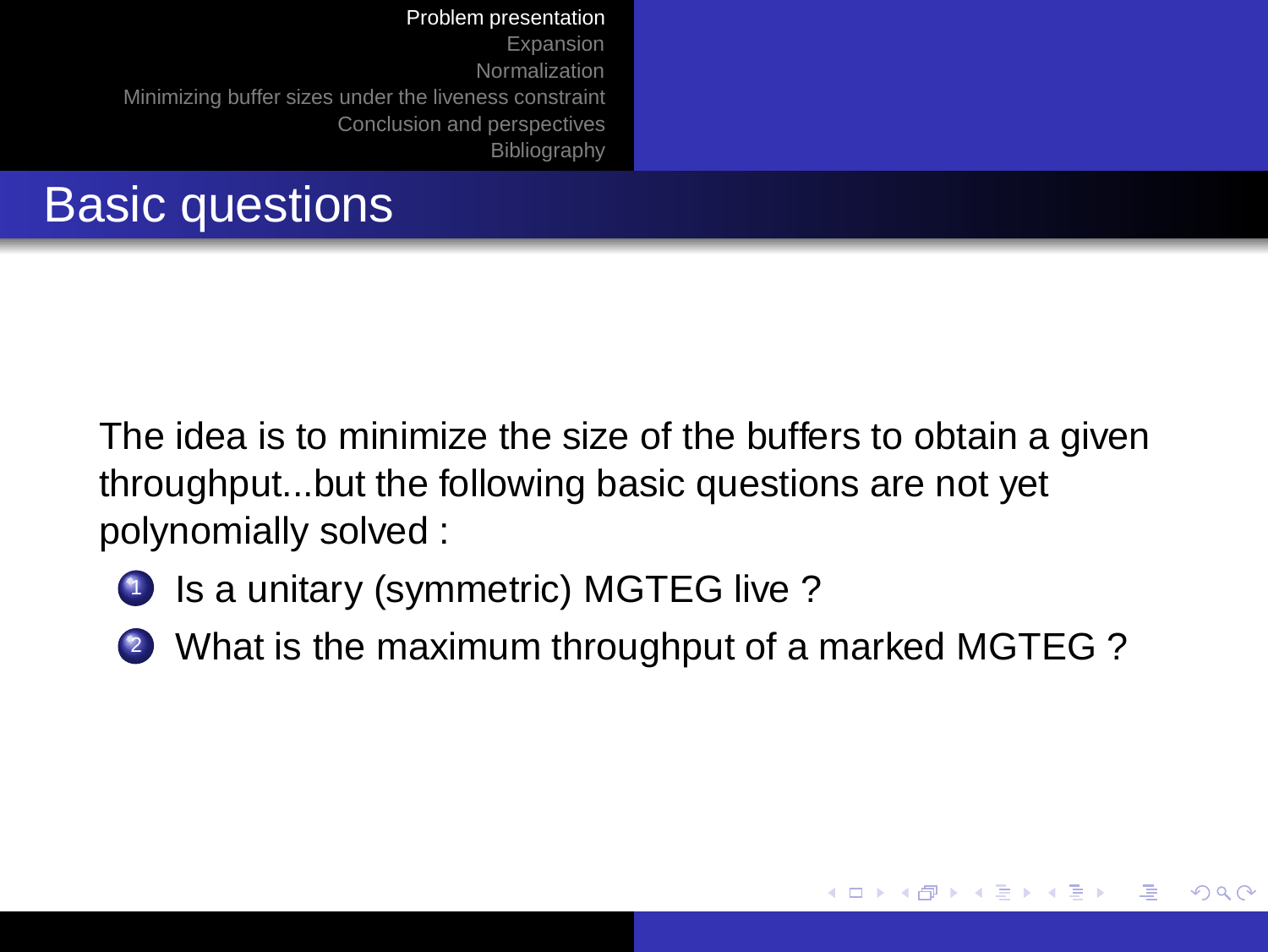### States of a place



<span id="page-14-0"></span> $290$ メロトメ 御 トメ ミトメ ミト Ξ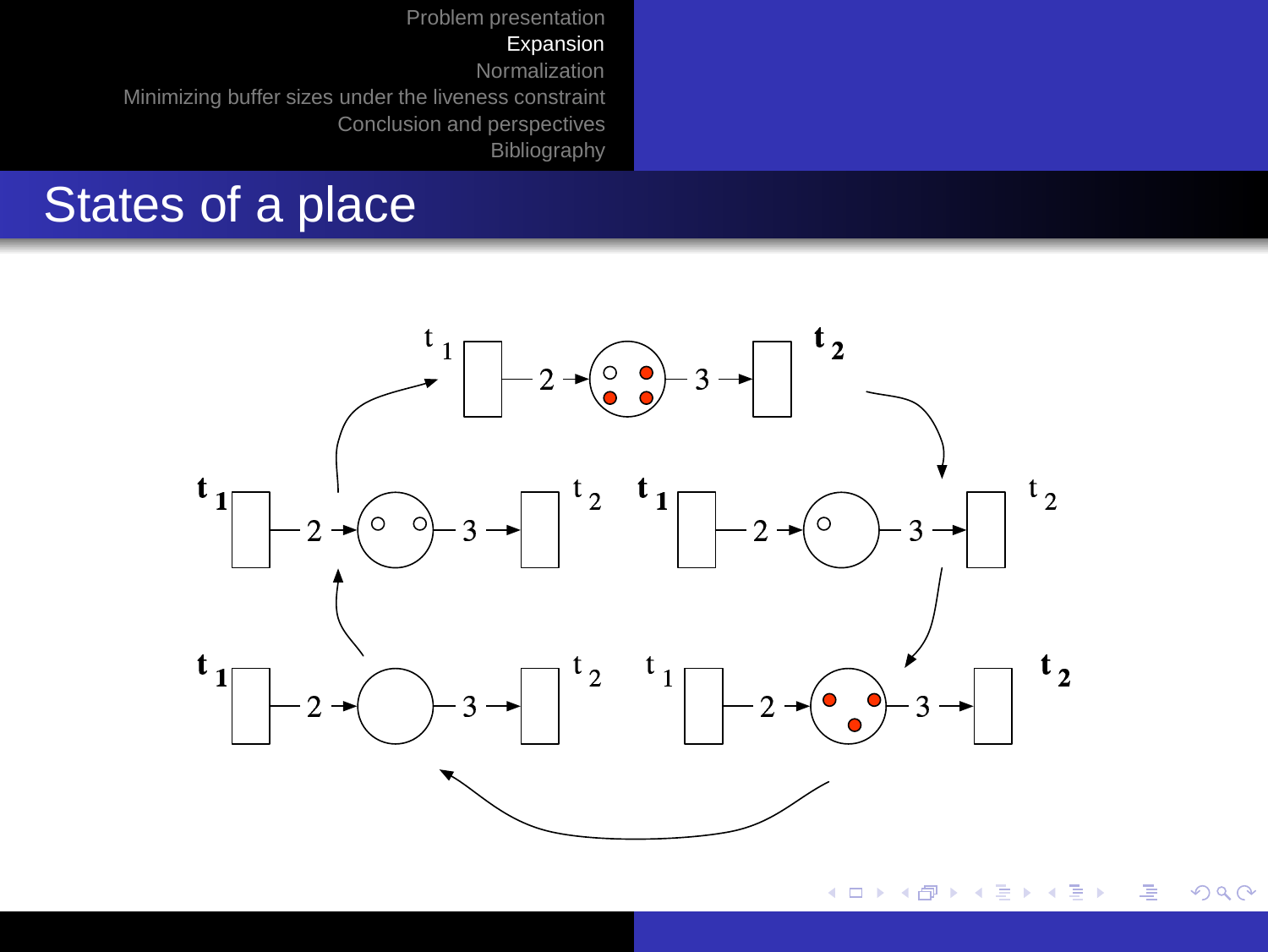#### [Expansion](#page-14-0)

[Normalization](#page-24-0)

[Minimizing buffer sizes under the liveness constraint](#page-33-0) [Conclusion and perspectives](#page-37-0)

**[Bibliography](#page-38-0)** 

# Equivalent Timed Event Graph



イロト イ部 トイミト イミト  $298$ Φ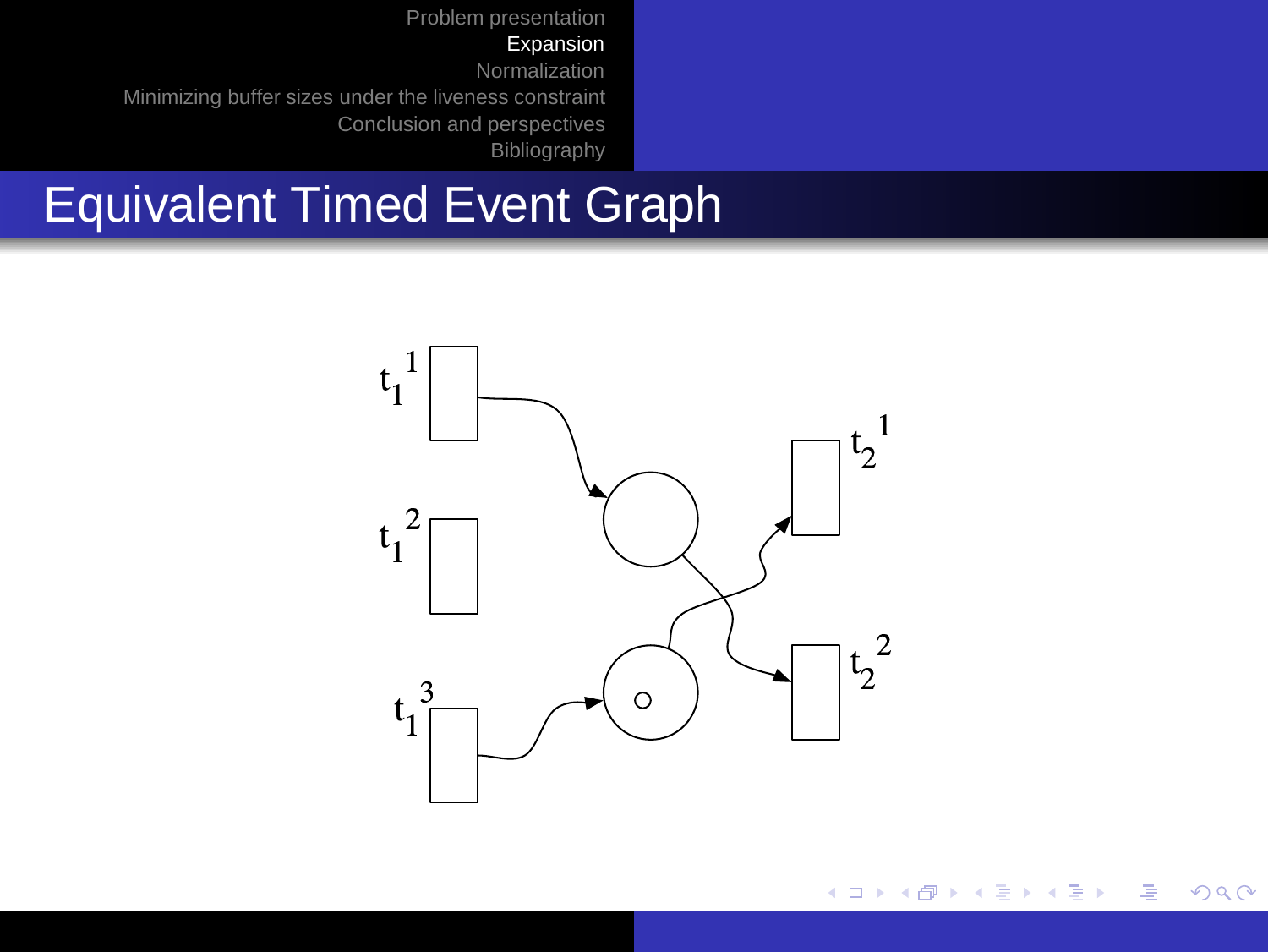### Precedence constraints induced by a place

Let  $\mathsf{G}=(\mathsf{T},\mathsf{P},\mathsf{I},\mathsf{M}_0)$  a MGTEG. For any  $(t_i,\nu_i)\in \mathsf{T}\times \mathsf{N},(t_i,\nu_i)$ is the  $\nu_i$ th firing of  $t_i.$ 

#### Theorem

A place  $\boldsymbol{\mathsf{p}}=(\mathit{t}_i, \mathit{t}_j)$  will induce a precedence constraint between  $(t_{\mathsf{i}},\nu_{\mathsf{i}})$  and  $(t_{\mathsf{j}},\nu_{\mathsf{j}})$  iff

$$
w(p) - M_0(p) > w(p)\nu_i - v(p)\nu_j \geq \max(w(p) - v(p), 0) - M_0(p)
$$

メロトメ 御 トメ ミトメ ミト

 $2QQ$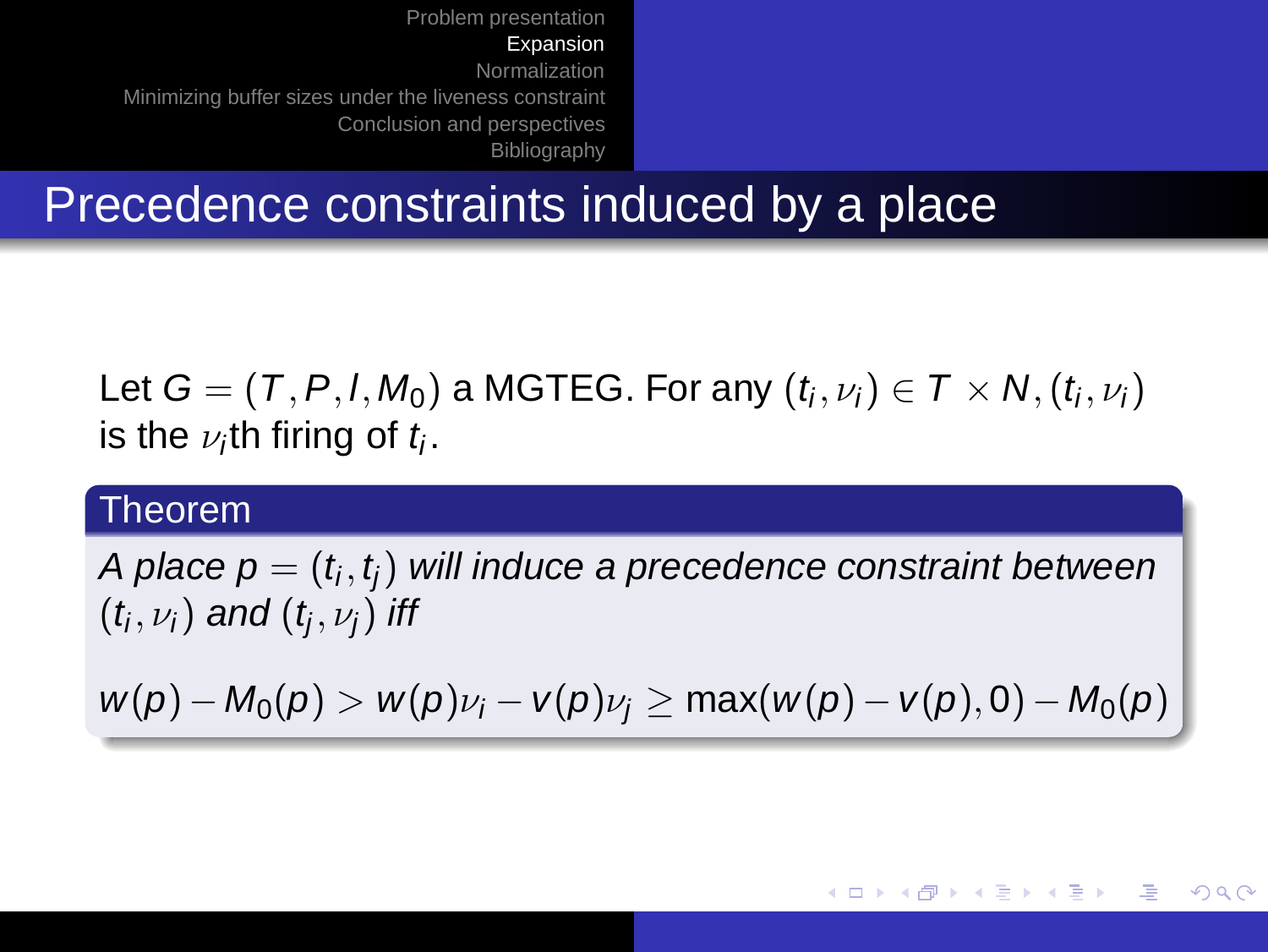### Duplicates of a transition



Each transition  $t_i$  may be replaced by  $n_i$  transitions  $t_i^1, \cdots, t_i^{n_i}$ ; For any  $k \in \{1, \cdots, n_i\}$  and  $n \in \mathcal{N}^\star$ ,  $(t^k_i, n) = (t_i, (n-1)n_i + k)$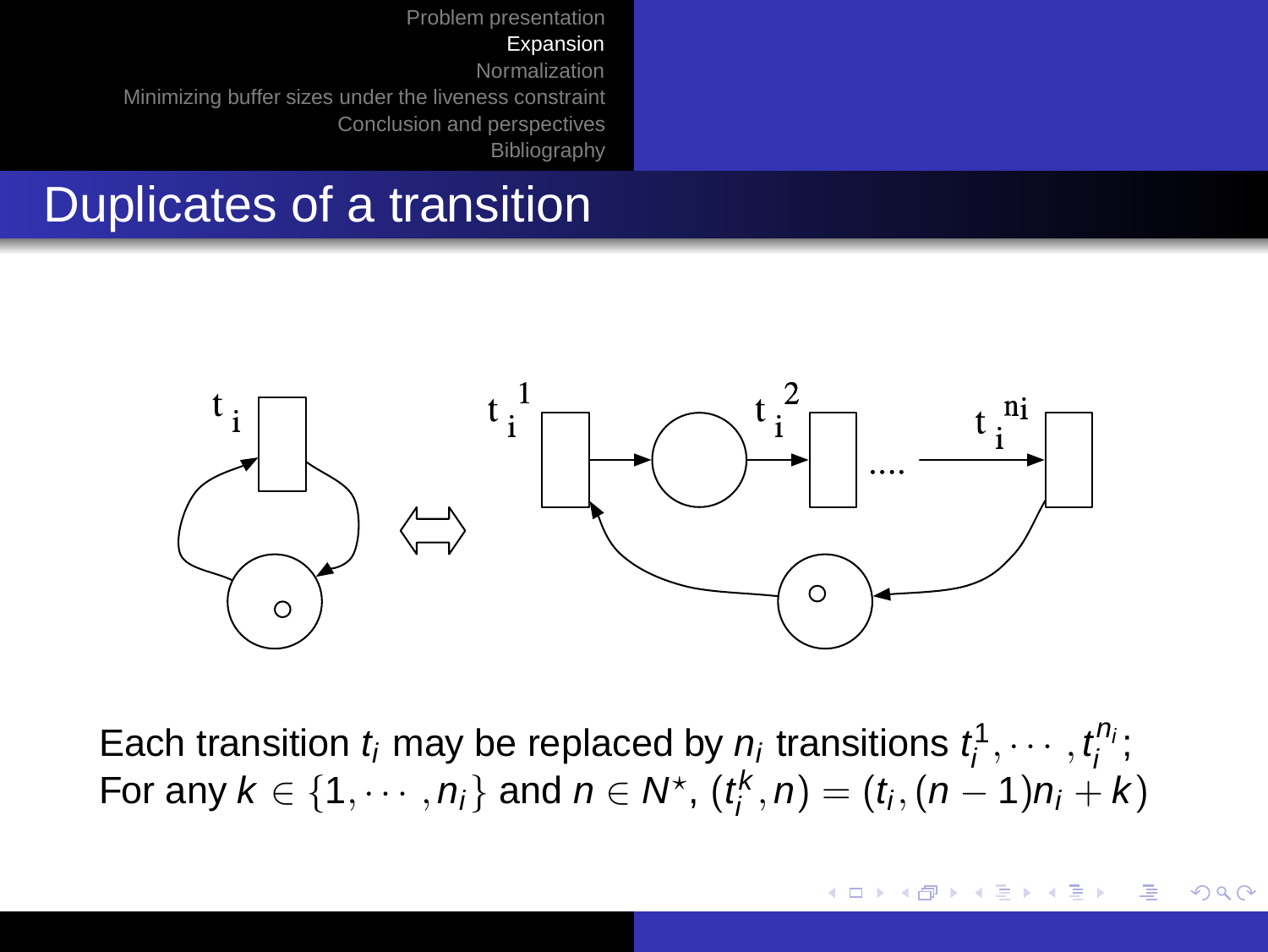## A necessary condition on the number of duplicates for a place

#### Theorem

Let  $\mathsf{p}=(t_i,t_j)$  be a place of a MGTEG. Then  $\mathsf{p}$  may be expressed using a Timed Event Graphs on the duplicates of  $t_i$ and t<sub>j</sub> if  $\frac{n_i}{v(\rho)} = \frac{n_j}{w(\rho)}$  $\frac{u_j}{w(p)}$ .

イロメ イ部メ イヨメ イヨメ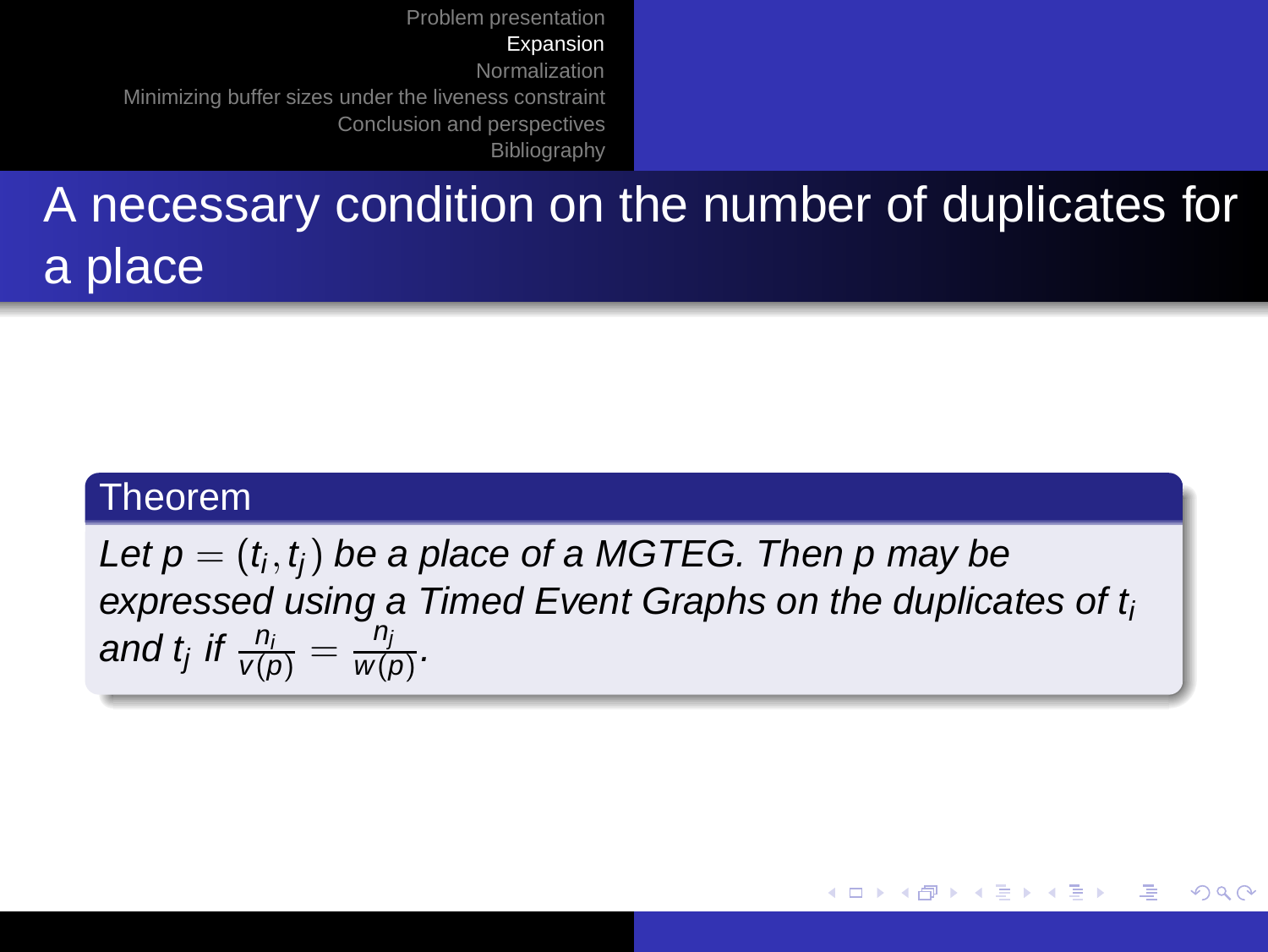## The condition is sufficient for a place

#### Theorem

Let  $p=(t_i,t_j)$  be a place of a MGTEG. If  $\frac{n_i}{\mathsf{v}(p)}=\frac{n_j}{\mathsf{w}(q)}$  $\frac{P_j}{W(p)},$  then p may be expressed by a Timed Event Graph using  $\mathsf{min}(n_i, n_j)$ places adjacent to duplicates of  $t_i$  and  $t_j.$ 

<span id="page-19-0"></span>イロト イ押 トイヨ トイヨト

 $2QQ$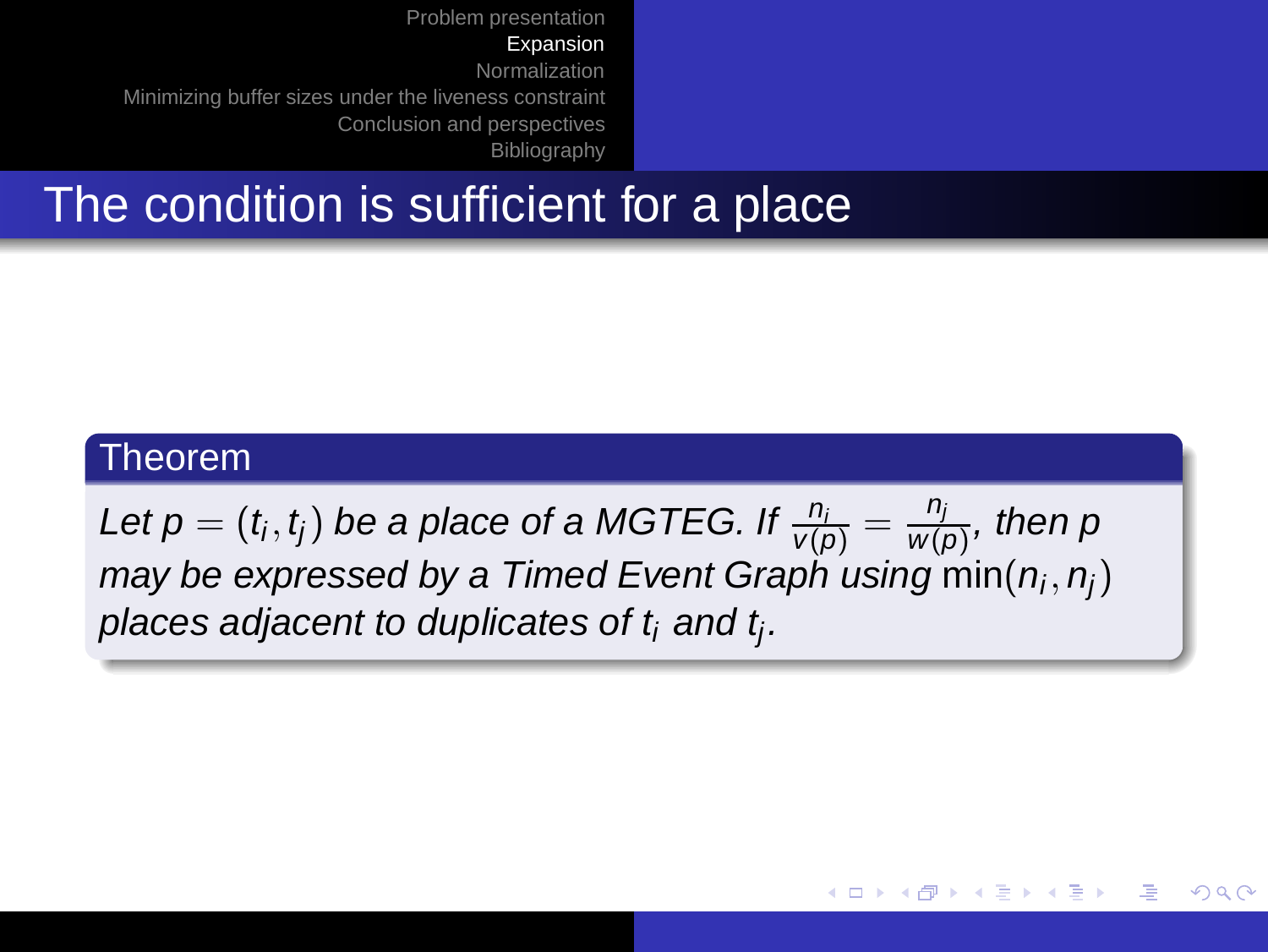[Expansion](#page-14-0)

[Normalization](#page-24-0)

[Minimizing buffer sizes under the liveness constraint](#page-33-0) [Conclusion and perspectives](#page-37-0)

[Bibliography](#page-38-0)

# Expansion of a MGTEG (Example)



 $2990$ 

<span id="page-20-0"></span> $\Rightarrow$ 

Precedences between duplicates are not [pic](#page-19-0)t[ur](#page-21-0)[e](#page-19-0)[d.](#page-20-0)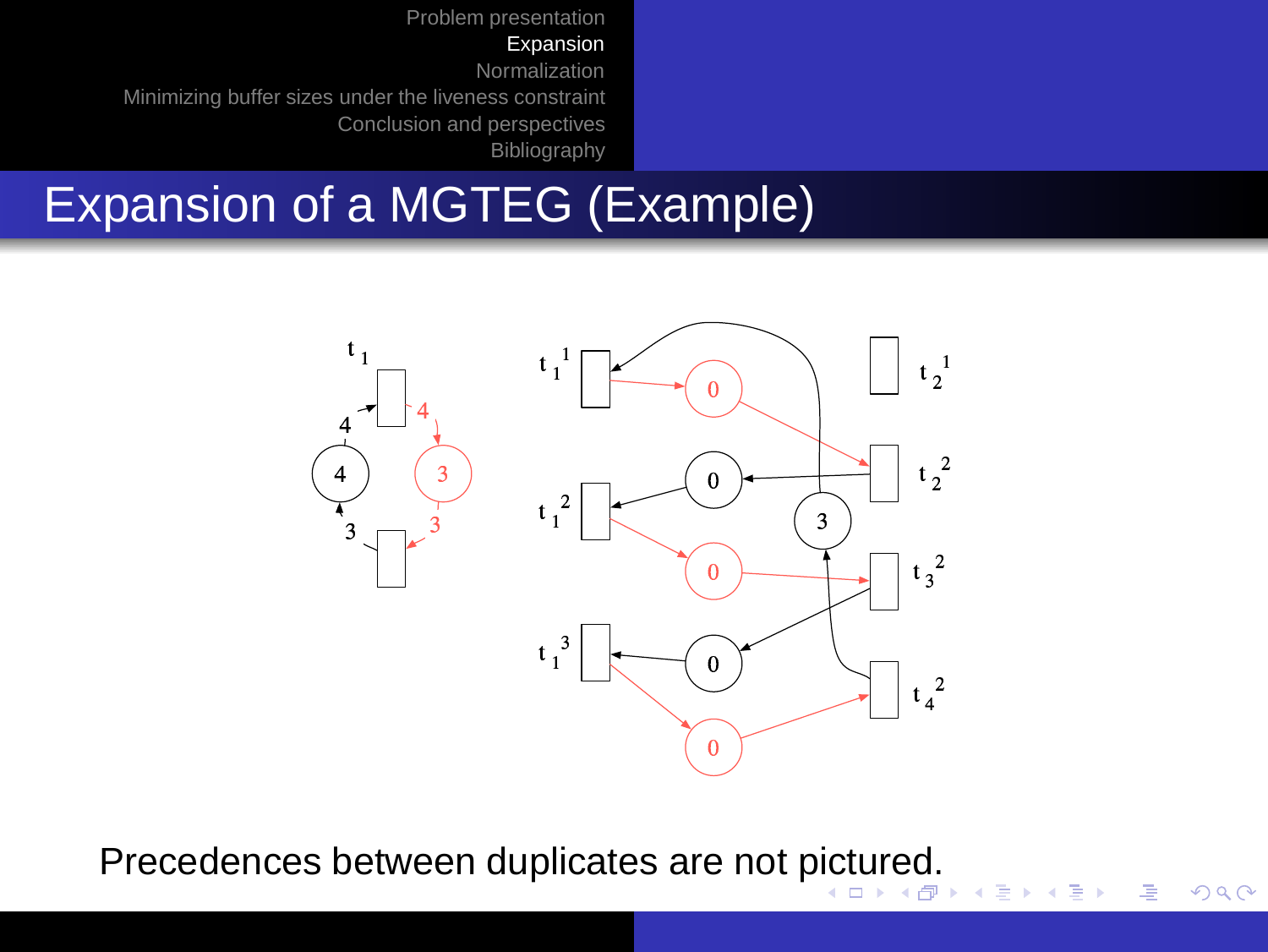# Expansible graph

#### **Definition**

A MGTEG is expansible if there exists a vector  $(n_1,\cdots,n_{|{\cal T}|})\in{\cal N}^{|{\cal T}|}$  such that, for every place  $\rho=(t_i,t_j),$  $\frac{n_i}{v(\rho)} = \frac{n_j}{w(j)}$  $\frac{H_j}{W(p)}$ .

#### Theorem

<span id="page-21-0"></span>Let G be a connected MTGEG. If G is expansible, there exists a minimum vector  $(N_1,\cdots,N_{|T|})\in\mathcal{N}^{|T|}$  such that any solution  $(n_1,\cdots,n_{|{\cal T}|})$  of the previous system verifies  $(n_1, \cdots, n_{|T|}) = \lambda(N_1, \cdots, N_{|T|}), \lambda \in N^*$ .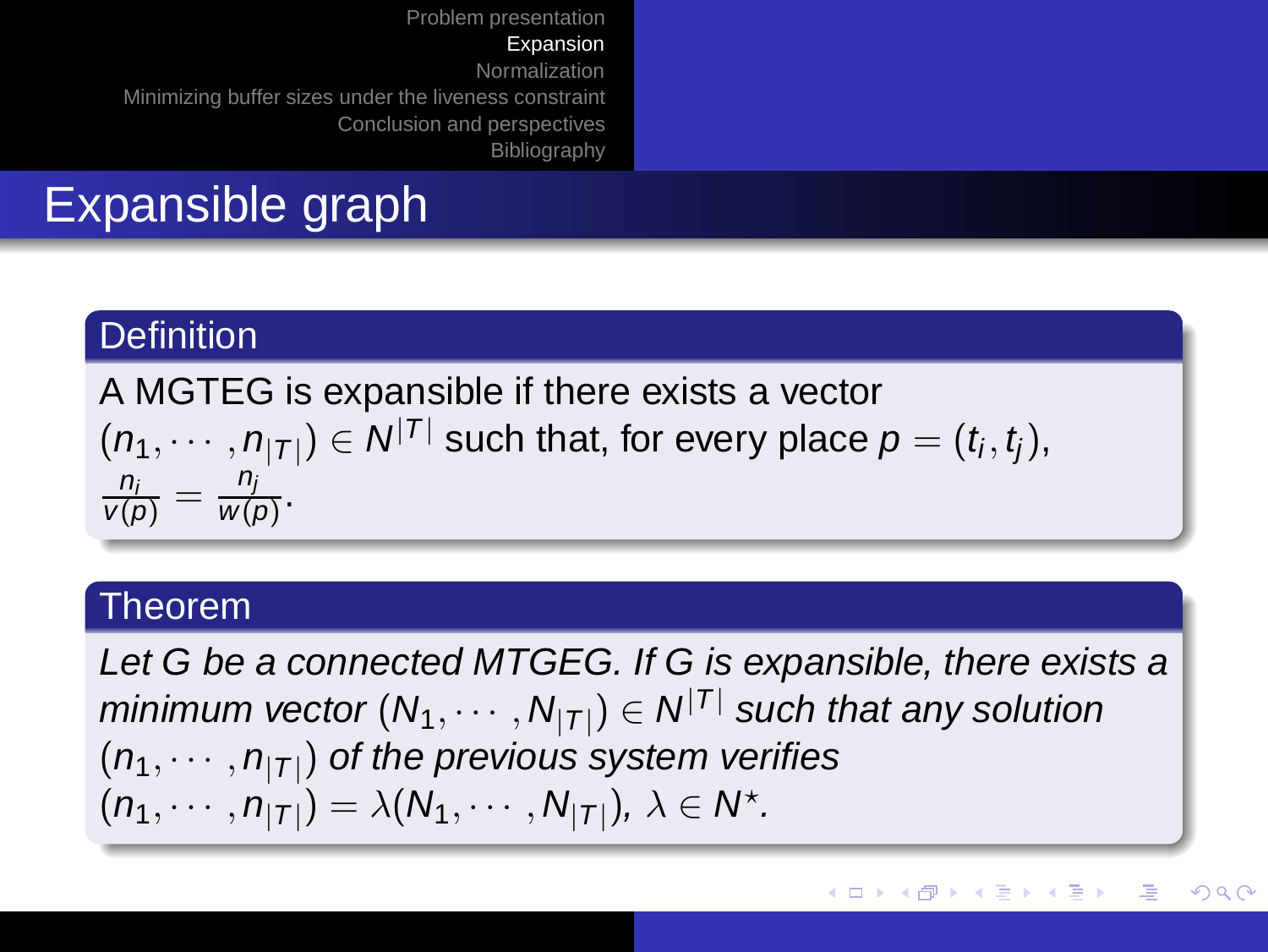## Expansion of a unitary graph

#### Lemma

Let G be a strongly connected unitary MTGEG. Then every path between two transitions  $t_i$  and  $t_i$  has the same weight.

#### Theorem

Let G be a strongly connected unitary MTGEG. G is then expansible.

#### **Corollary**

Let G be a symmetric MTGEG. G is then expansible.

<span id="page-22-0"></span>So, for our practical problem, an expansion may be computed to evaluate the liveness or/and the through[pu](#page-21-0)[t o](#page-23-0)[f](#page-21-0) [o](#page-22-0)[u](#page-23-0)[r](#page-13-0) [s](#page-14-0)[y](#page-23-0)[s](#page-24-0)[t](#page-13-0)[e](#page-14-0)[m](#page-23-0)[.](#page-0-0)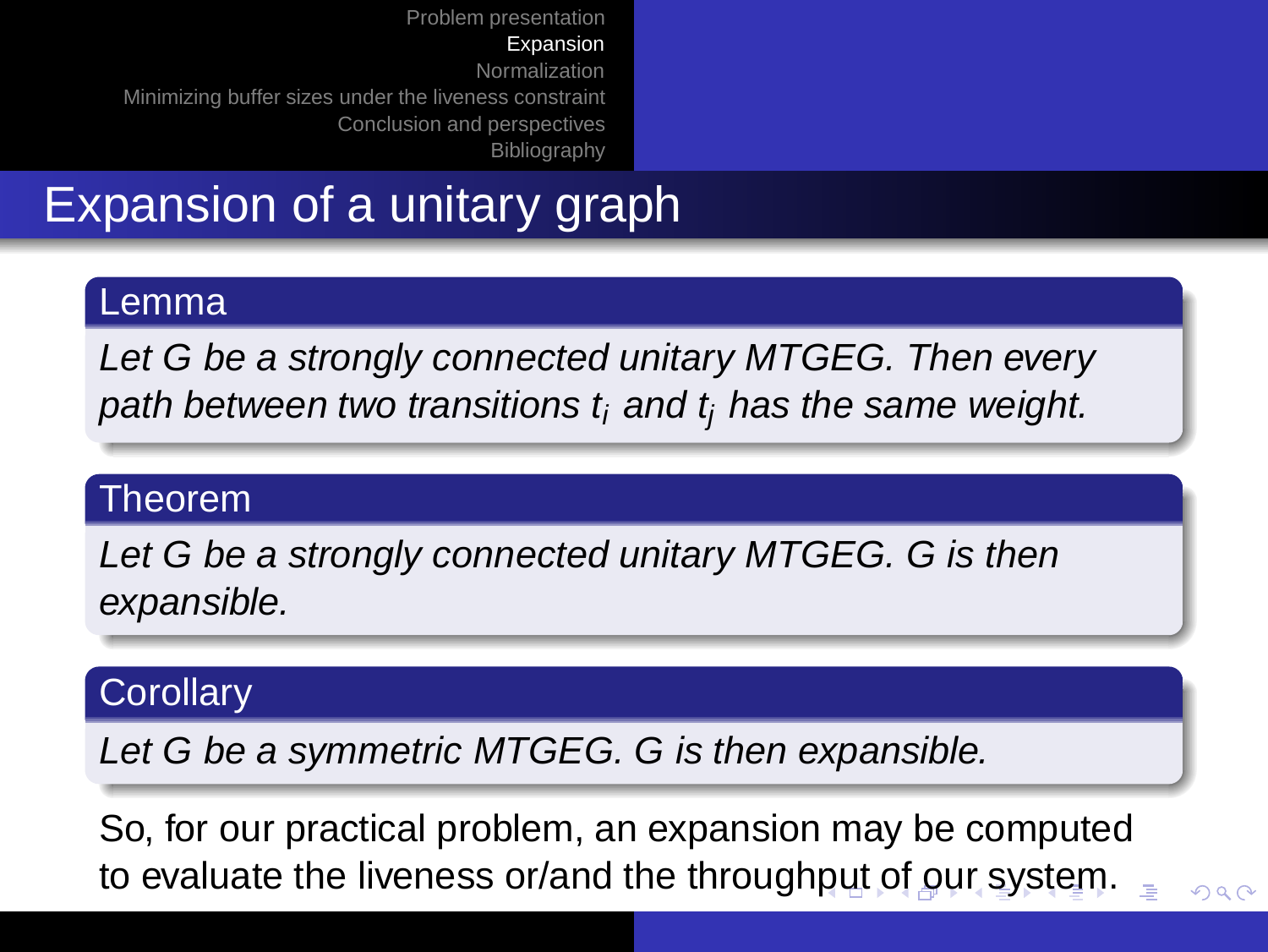## Size of the minimum expansion is not polynomial

<span id="page-23-0"></span>

Here,  $N_i=2^{i-1}$  for  $i\in\{1,\cdots,p\}.$  The number of vertices of the minimum expansion is proportional to  $O(2^p)$ . Checking the liveness or/and computing the throughput using the expansion is not polynomial. $\left\{ \begin{array}{ccc} 1 & 0 & 0 \\ 0 & 1 & 0 \end{array} \right.$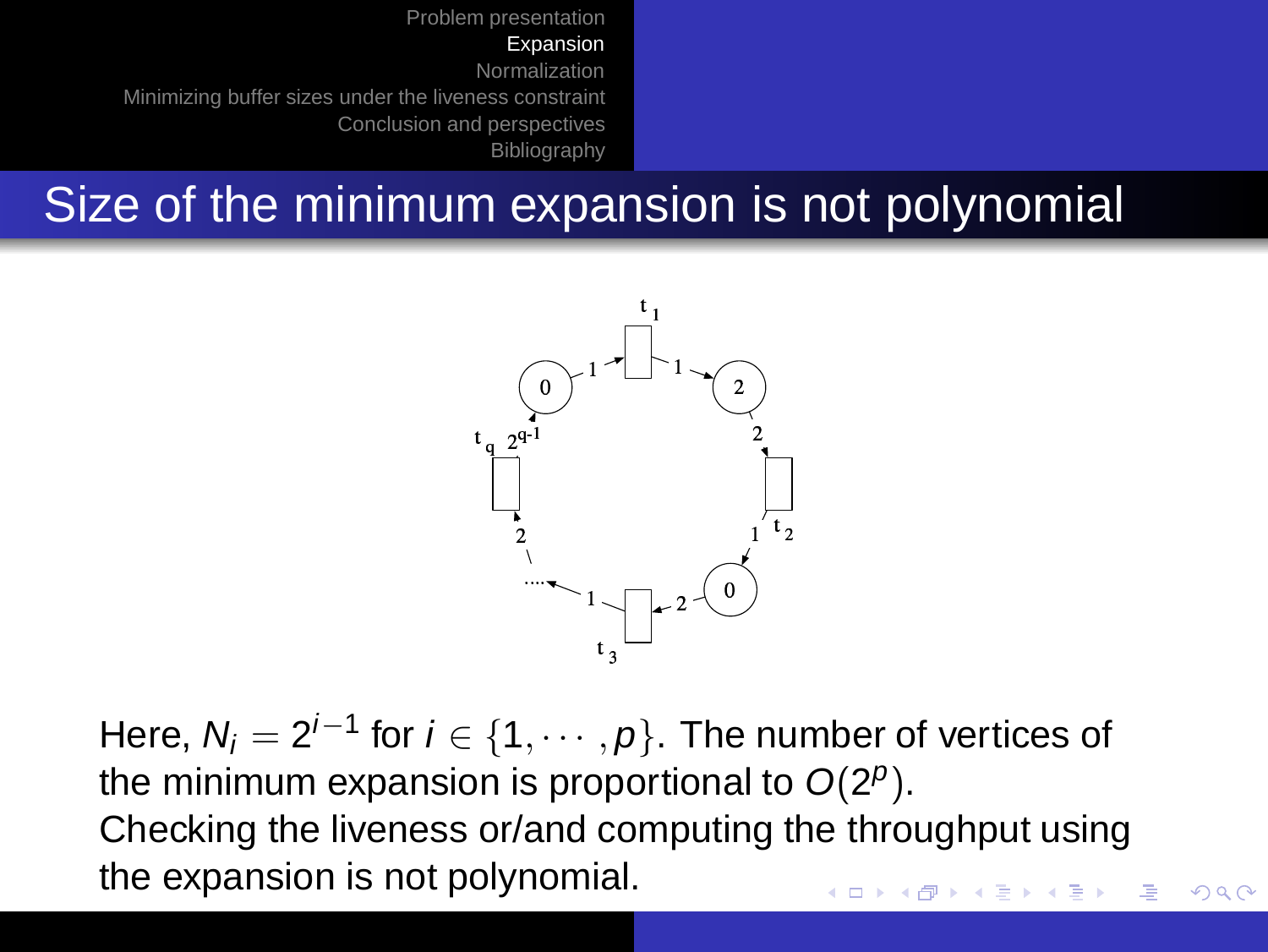## Normalized GTEG

#### **Definition**

A GTEG is normalized if, for every transition  $t_i \in \mathcal{T}$ , there exists an integer  $z_i \in \mathcal{N}^\star$  such that

- For every place  $\rho=(t_i,t_j)$ ,  $w(\rho)=z_i$ ,
- For every place  $\rho=(t_i,t_j),\ \mathsf{v}(\rho)=z_i.$



<span id="page-24-0"></span>(ロトイ部)→(店)→(店)→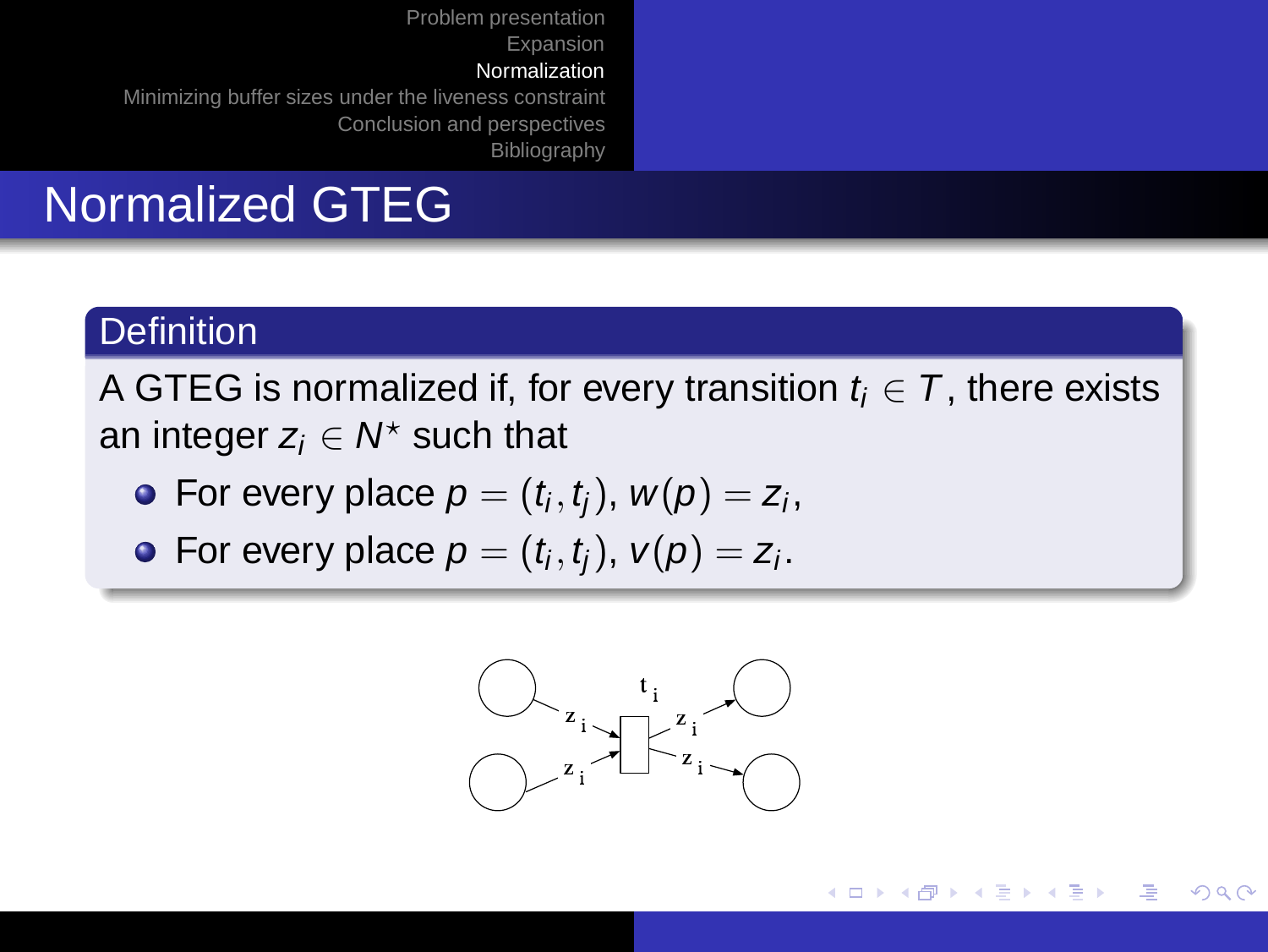### Equivalent places



イロト イ押 トイヨ トイヨト Ξ  $QQ$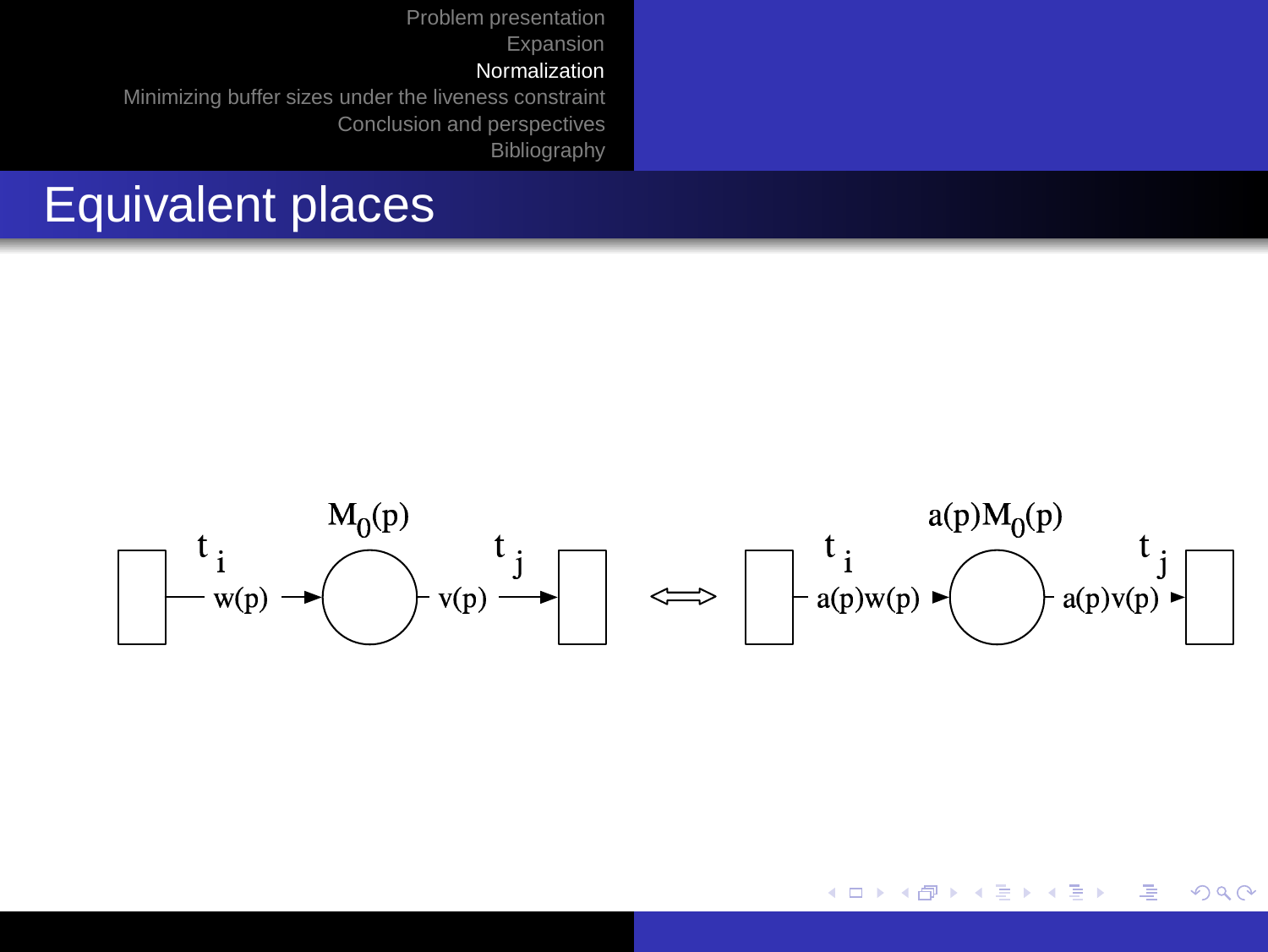[Problem presentation](#page-2-0) [Expansion](#page-14-0)

#### [Normalization](#page-24-0)

[Minimizing buffer sizes under the liveness constraint](#page-33-0) [Conclusion and perspectives](#page-37-0) **[Bibliography](#page-38-0)** 

## Normalization of a MGTEG



イロトス 伊 トス ミトス ミト  $298$ Φ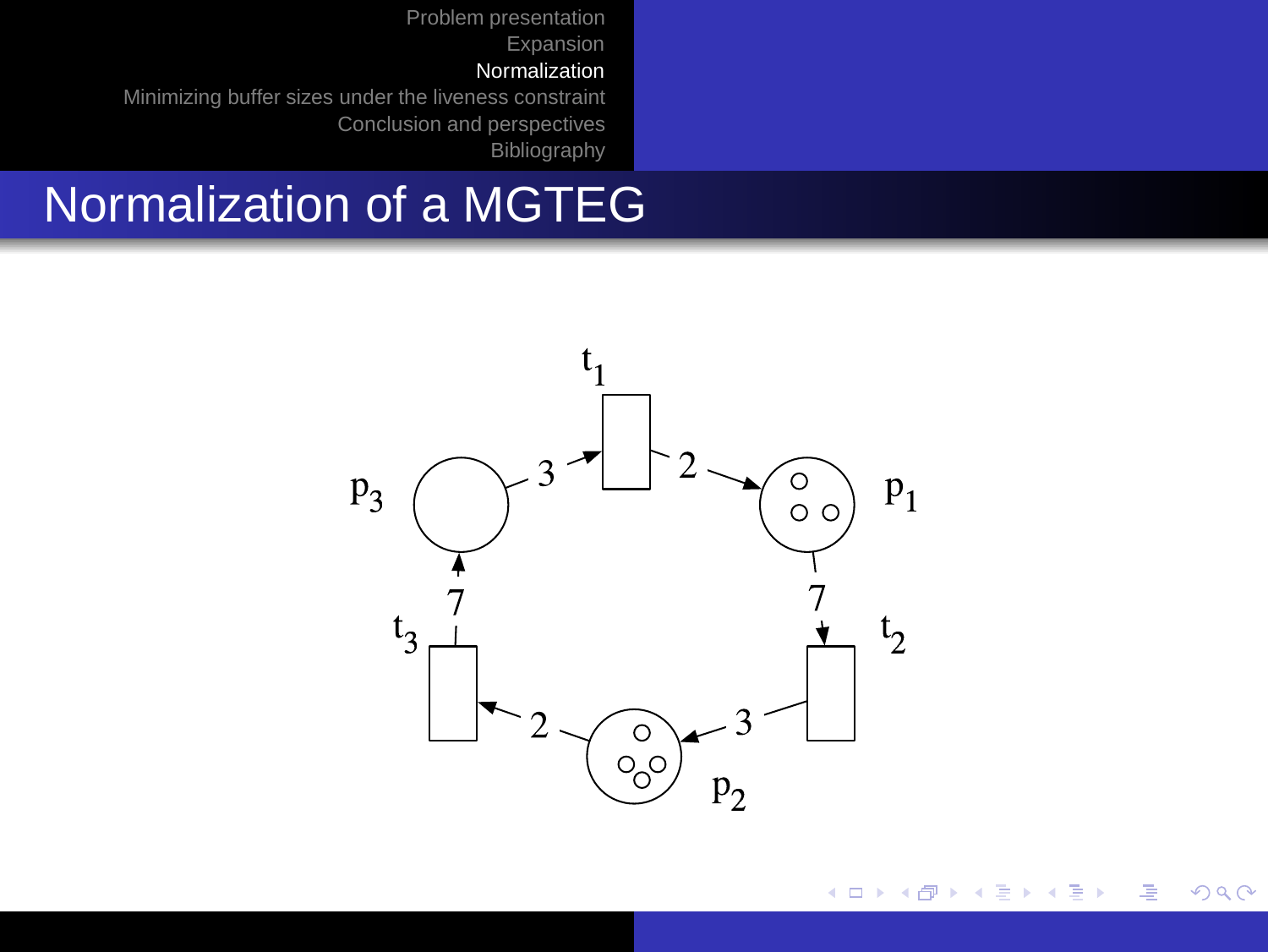[Problem presentation](#page-2-0) [Expansion](#page-14-0)

#### [Normalization](#page-24-0)

[Minimizing buffer sizes under the liveness constraint](#page-33-0) [Conclusion and perspectives](#page-37-0) [Bibliography](#page-38-0)

## Equivalent normalized MGTEG



 $298$ (ロトイ部)→(店)→(店)→ Э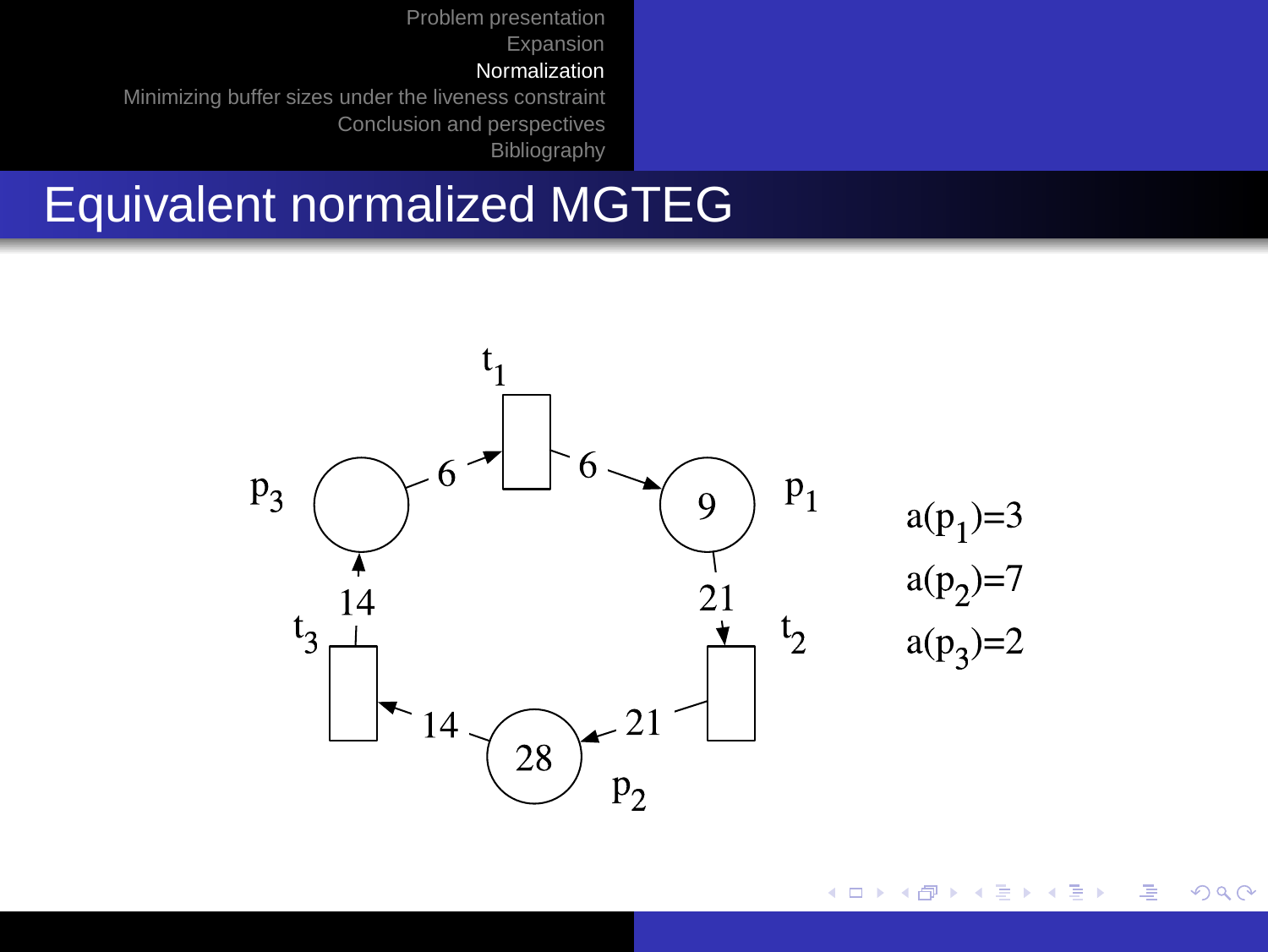### Normalization of a transition  $t_i \in T$

Find  $a(p) \in N^*$ ,  $p \in P$  and  $z_i \in N$ ,

- $\mathbf{1}$  For any place  $p=(t_i,t_j)\in P,$   $\mathsf{z}_i=\mathsf{a}(p)w(p);$
- 2) For any place  $\rho=(t_{\!j},t_{\!i})\in P$ ,  $z_{\!i}=a\!\left(p\right)\!v\!\left(p\right)\!;$

イロト イ押 トイヨ トイヨト

 $QQ$ 

э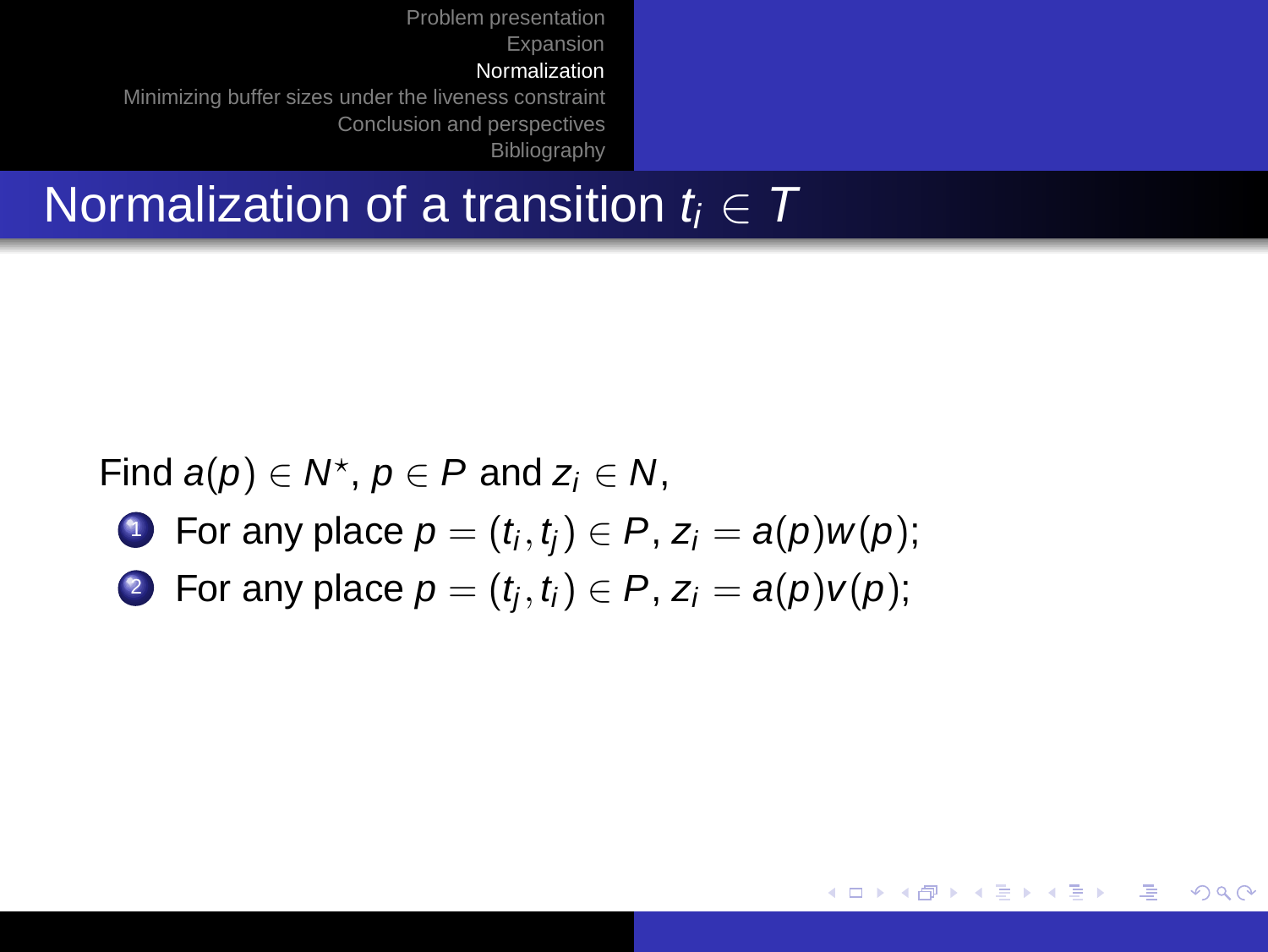# Normalization of a symmetric GTEG

#### Theorem

If G is a GTEG expansible, then G is normalizable. Moreover, there exists an integer K such that such that  $Z_i.\mathsf{N}_i = \mathsf{K}, \forall t_i \in \mathsf{T}.$ 

イロト イ押 トイヨ トイヨト

つくへ

#### **Corollary**

If G is a symmetric GTEG, then G is normalizable.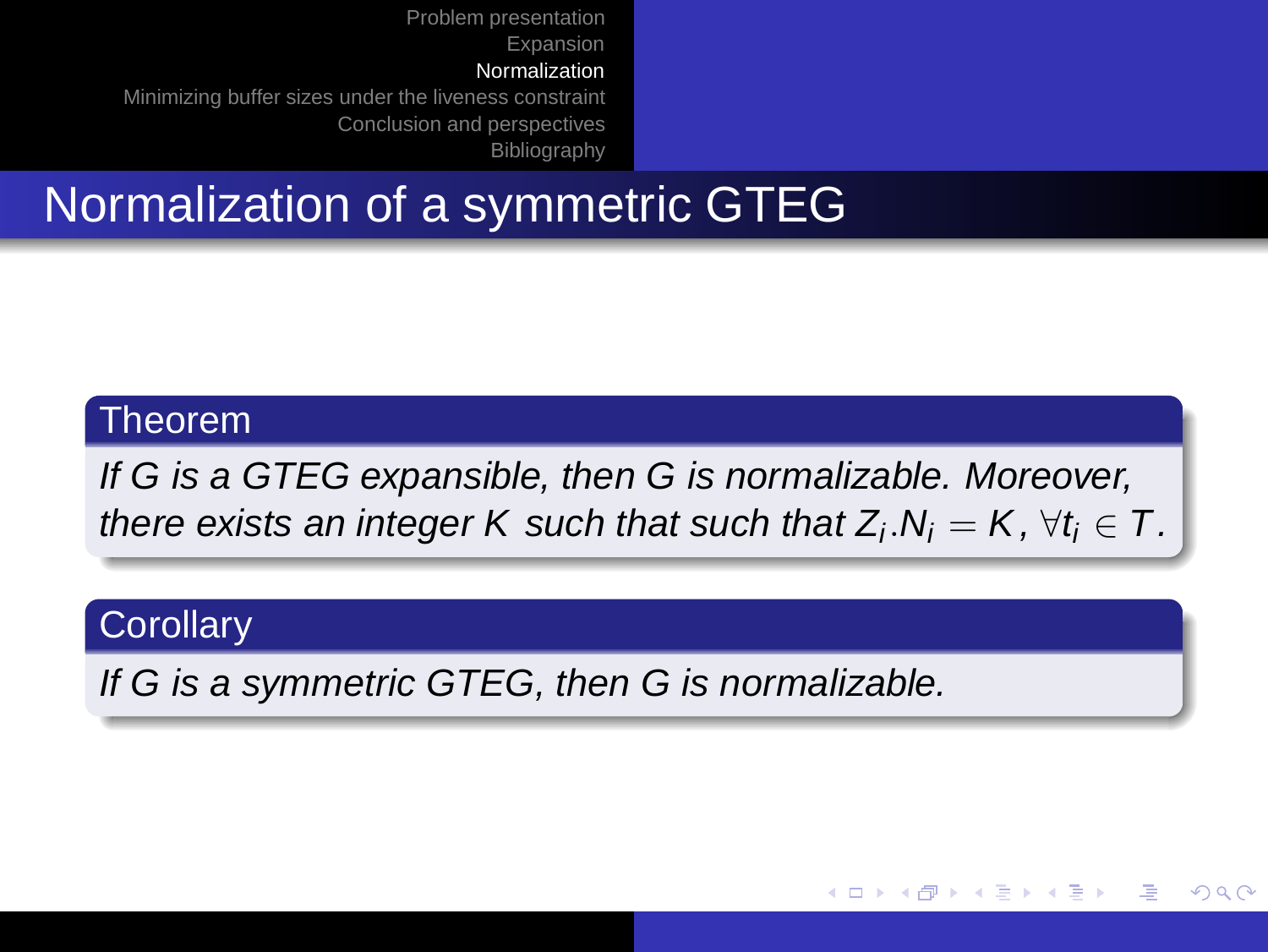### A simple remark



If G is a normalized MGEG, the number of tokens is constant in every circuit.

イロト イ押 トイヨ トイヨト

Ξ

 $QQ$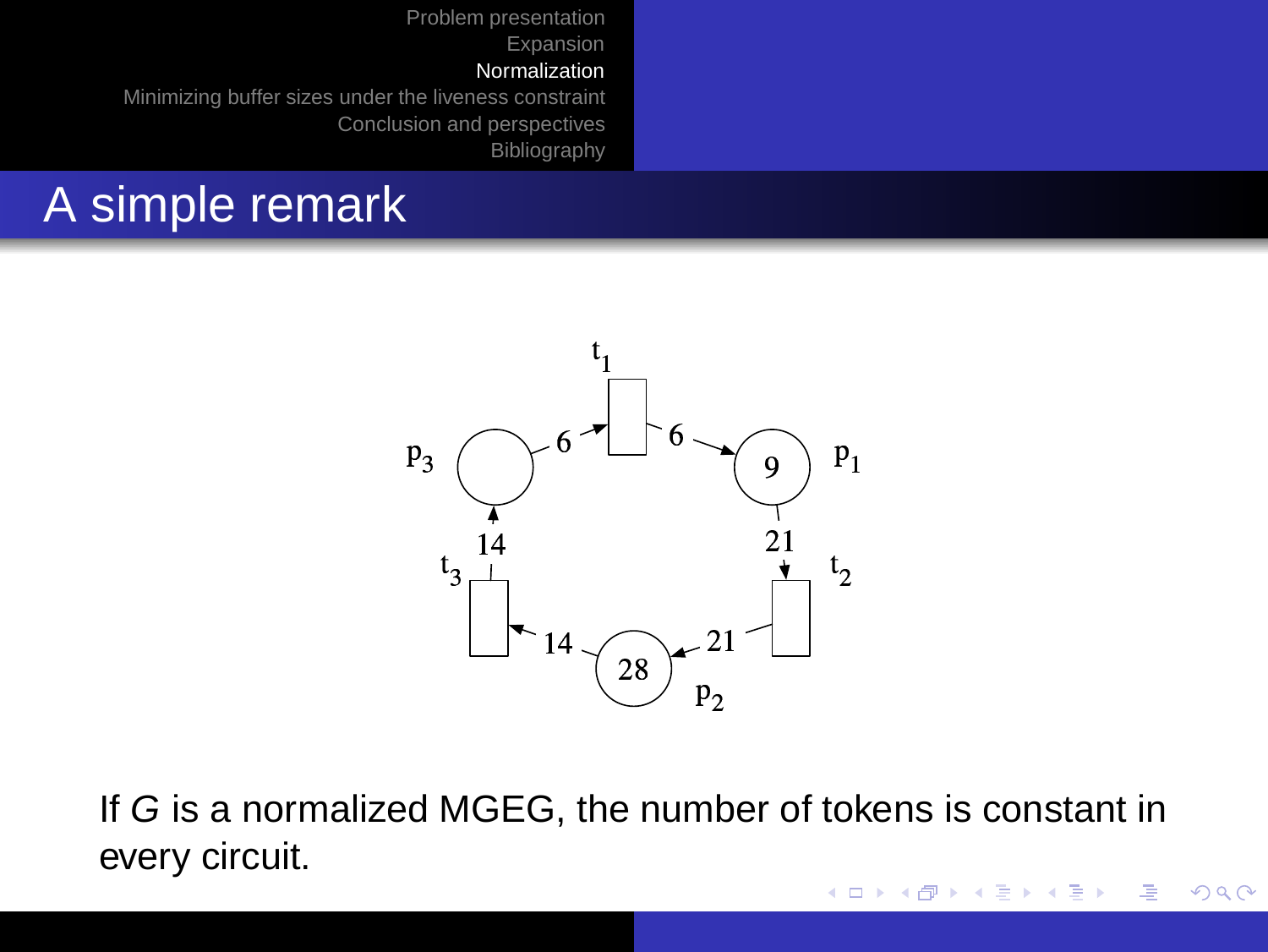### A sufficient condition of liveness

#### Lemma

We can suppose without loss of generality that the instantaneous marking of any place  $\mathsf{p}=(t_i,t_j)$  is a multiple of  $gcd(v(p), w(p)).$ 

#### Theorem

Let G be a normalized MGEG. G is live if, for every directed circuit C of G,

$$
\sum_{p \in P \cap P} M_0(p) > \sum_{p \in P \cap P} (v(p) - \textit{gcd}(v(p), w(p)))
$$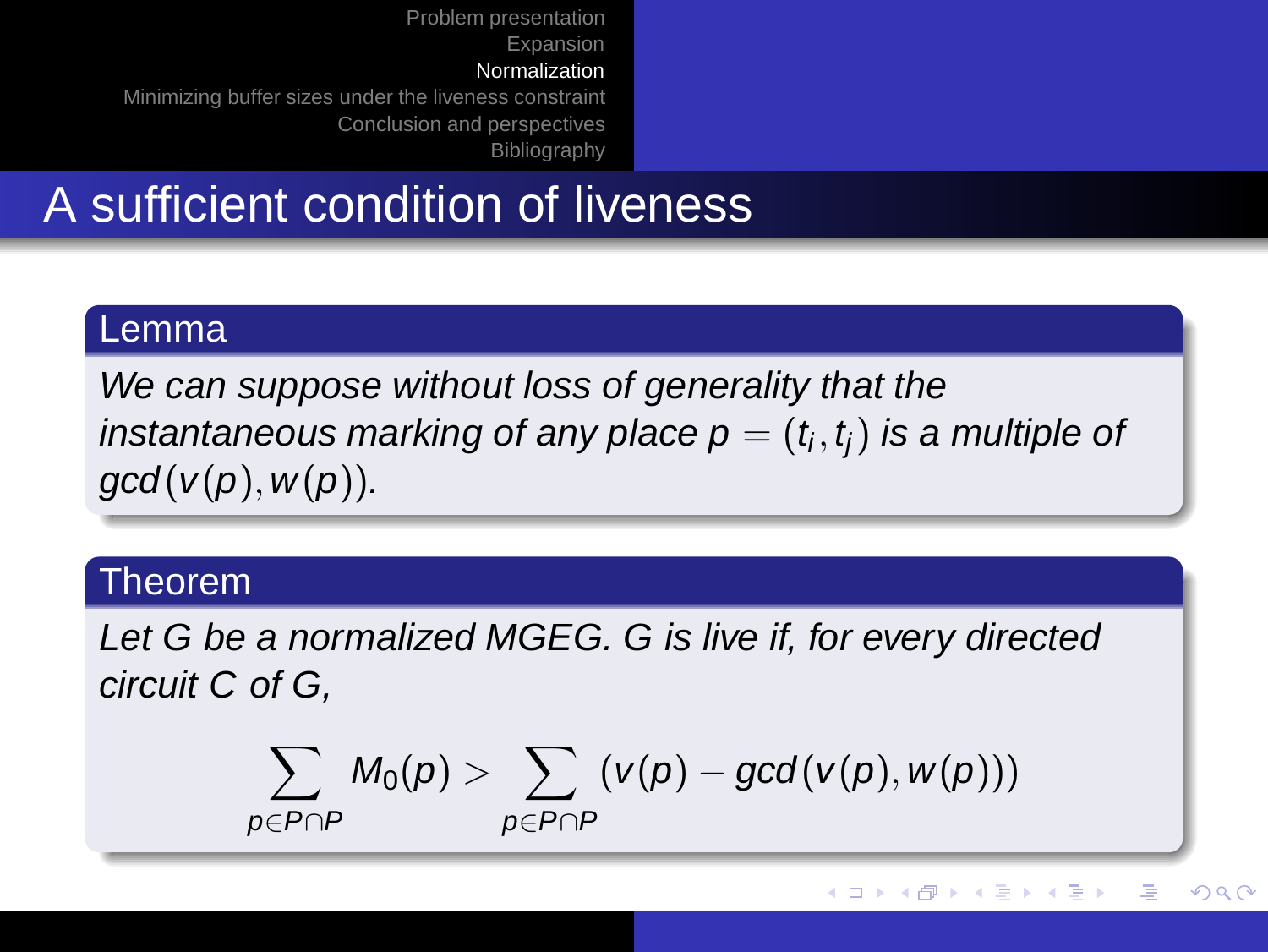## Circuit of 2 places

#### Theorem

Let C be a normalized circuit composed by two places  $p_1$  and  $p_2$ . C is live iff

$$
M_0(p_1)+M_0(p_2)> \nu(p_1)+\nu(p_2)-2gcd(\nu(p_1),w(p_1))
$$

#### **Corollary**

The minimum size of the buffer associated with the place  $p \in P$ is

$$
M^{\star}_{min}(p) = v(p) + w(p) - gcd(v(p), w(p))
$$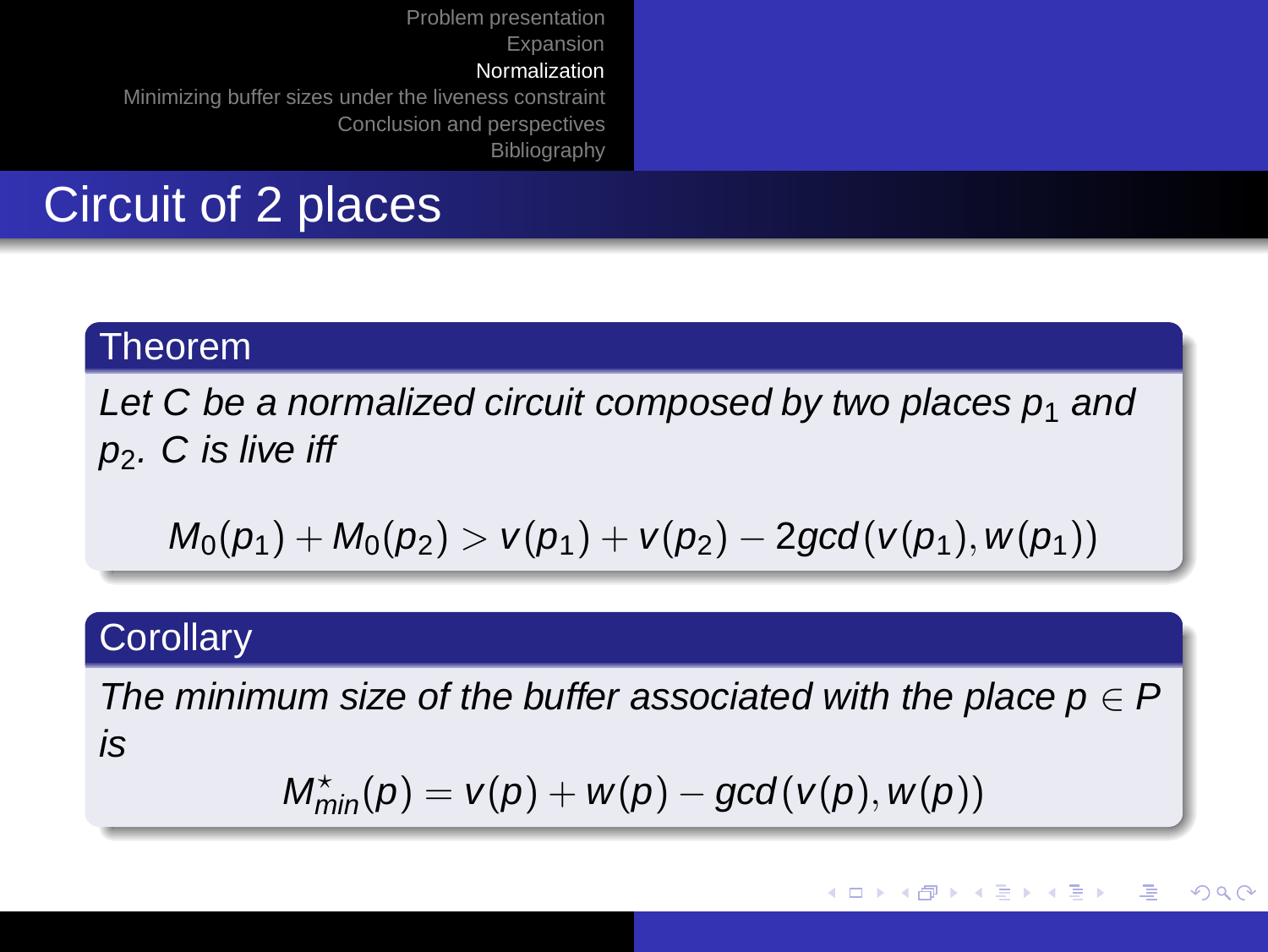# Problem presentation

G is a symmetric GEG.

The problem is to find an initial marking  $M_0$ :  $P \rightarrow N$  such that:

<span id="page-33-0"></span>イロト イ押 トイヨ トイヨト

 $QQ$ 

∍

- The marked graph obtained is live;
- The overall marking  $\sum_{\rho\in P} M_0(\rho)$  is minimum.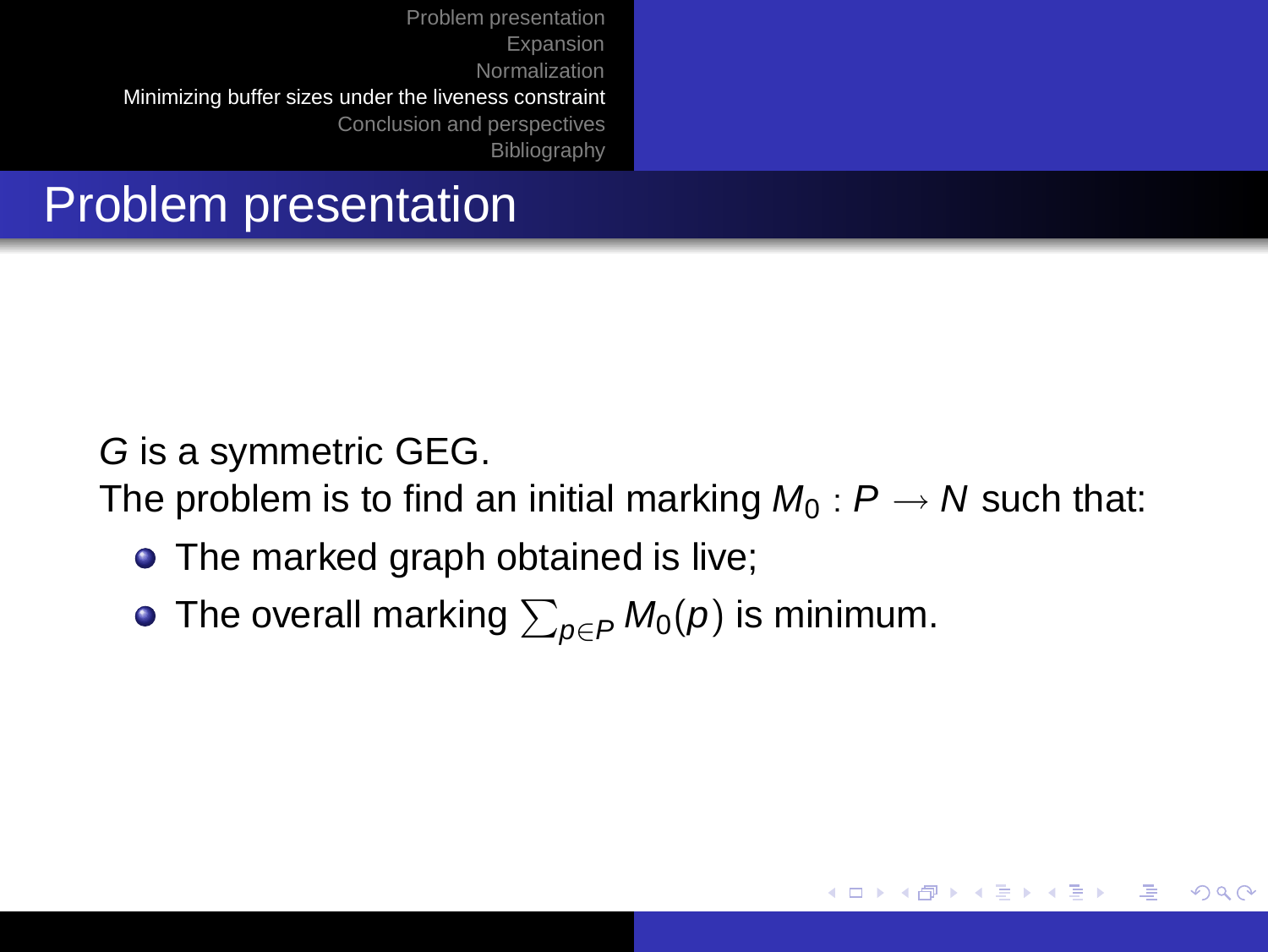# Limitation of the initial markings

The idea is to consider only

 $M_0(p) \in \{v(p), v(p) - gcd(v(p), w(p))\}$  such that:

**1** For every couple  $(p_1, p_2)$  of backward places,  $M_0(p_1) + M_0(p_2) = M_{min}^{\star}(p_1)$ ;

2 Every circuit C of G must verify the sufficient condition of liveness:

$$
\sum_{\boldsymbol{\mathcal{p}}\in P\cap P}M_0(\boldsymbol{\mathcal{p}})>\sum_{\boldsymbol{\mathcal{p}}\in P\cap P}(\textit{v}(\boldsymbol{\mathcal{p}})-\textit{gcd}(\textit{v}(\boldsymbol{\mathcal{p}}),\textit{w}(\boldsymbol{\mathcal{p}})))
$$

 $QQ$ 

It is equivalent that every circuit of G has at least one place  $p_1$ with  $M_0(p_1) = V(p_1)$  and one place  $p_2$  with  $M_0(p_2) = V(p_2) - \gcd(V(p_2), W(p_2)).$  $\overline{z}$  (  $\overline{z}$  ) (  $\overline{z}$  ) (  $\overline{z}$  ) (  $\overline{z}$  ) (  $\overline{z}$  )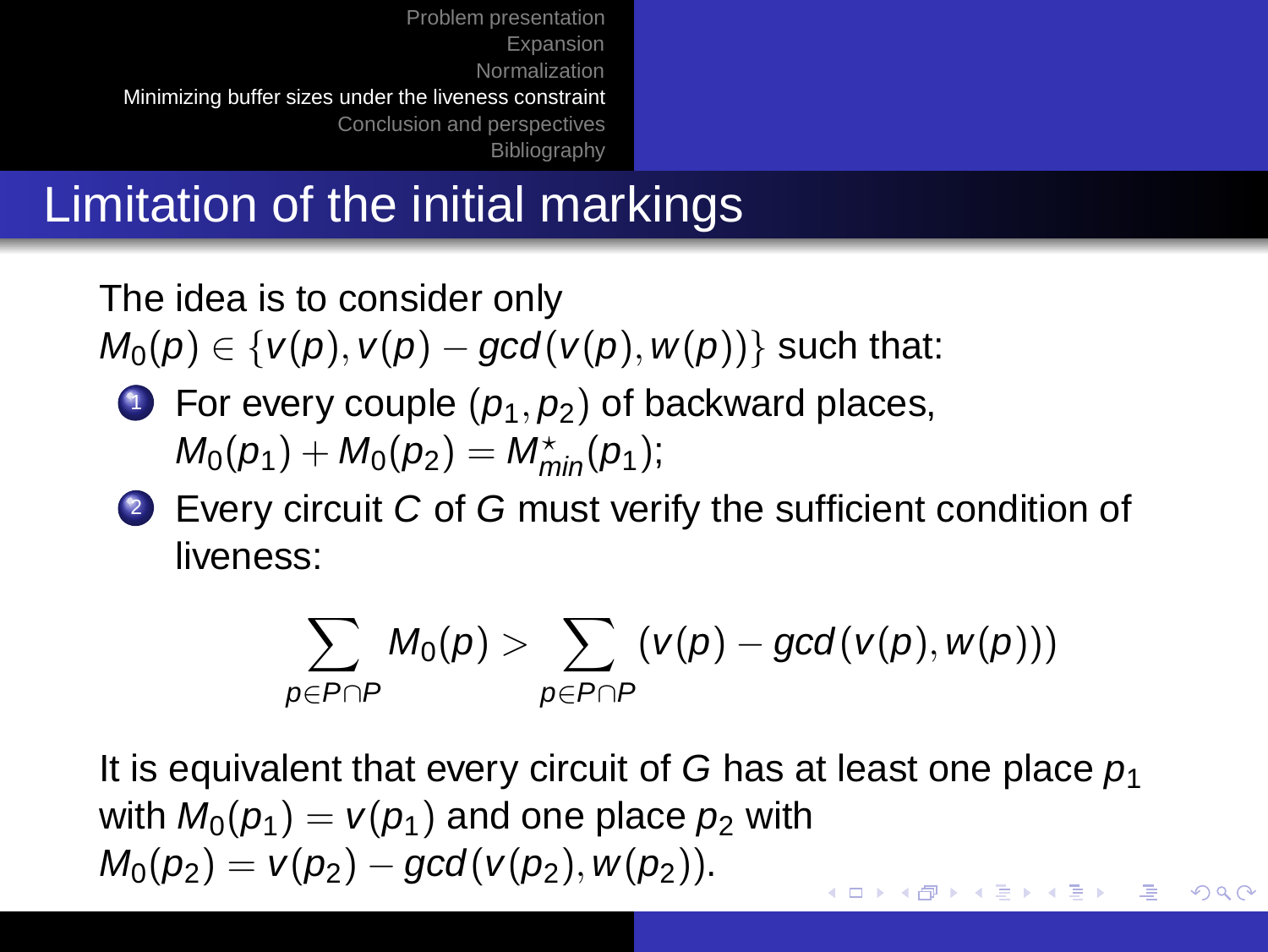# A (very) simple algorithm



M  $0(n) = v(n)$  and  $v(n)$   $w(n)$  M (  $M_0(n) - v(n)$  $M \cap (n) - v(n)$ M  $0(n) = v(n)$  acd( $v(n)$   $w(n)$ )

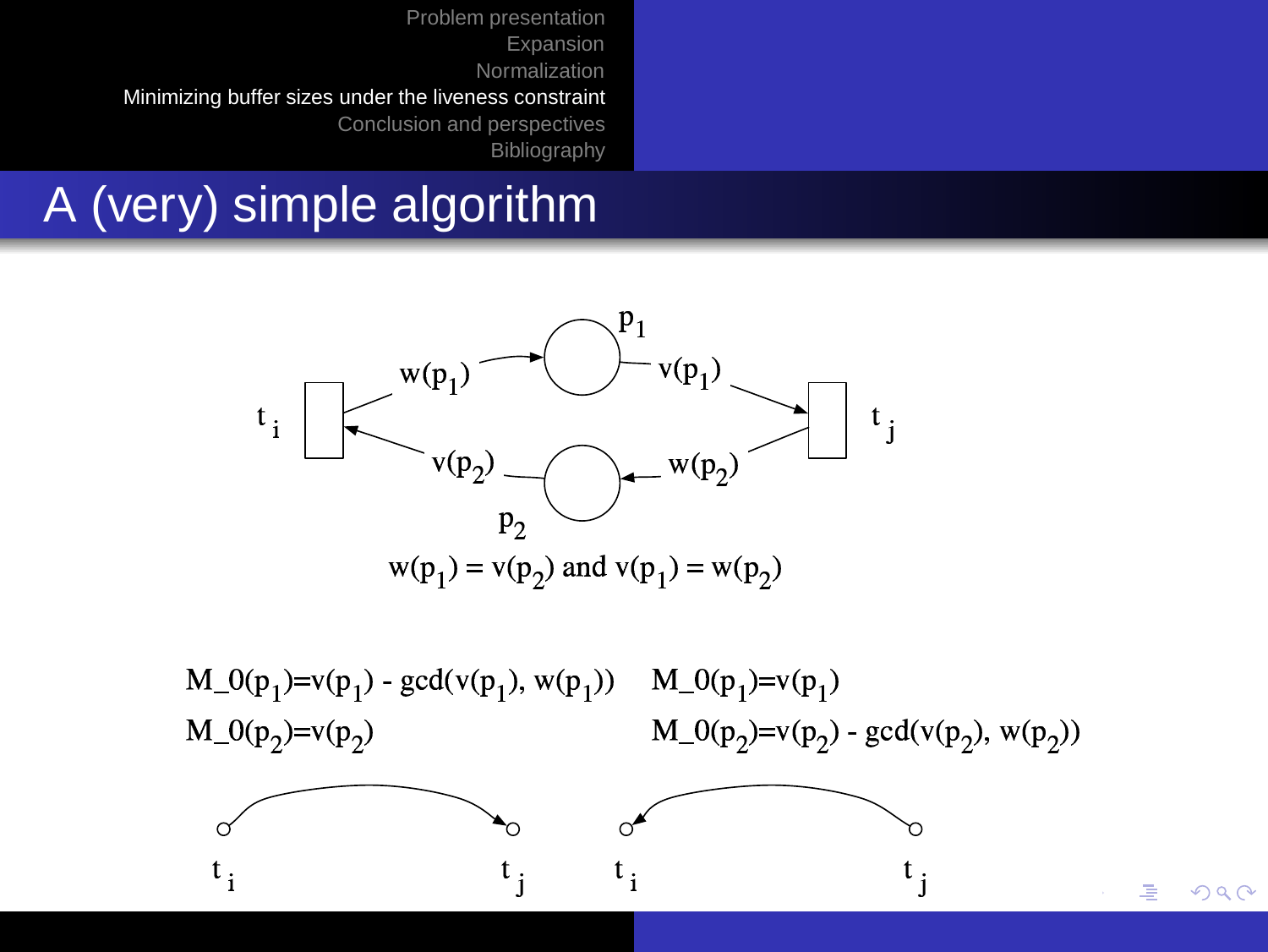# A (very) simple polynomial algorithm

The problem consists then to give an orientation of each couple of backward places such that there is no oriented circuit in the graph obtained.

A simple algorithm:

- **1** Number the transitions of G from 1 to  $|T|$ .
- **2** For every couple of  $(p, p')$  of backward places with  $\pmb{\rho}=(t_i,t_j).$  If  $\pmb{n}$ umber $(t_i)<\pmb{n}$ umber $(t_j),$  add an arc  $(t_i,t_j),$ otherwise add an arc  $(t_j, t_i)$ .
- <sup>3</sup> Compute the initial marking following the arc orientation (see previous slide).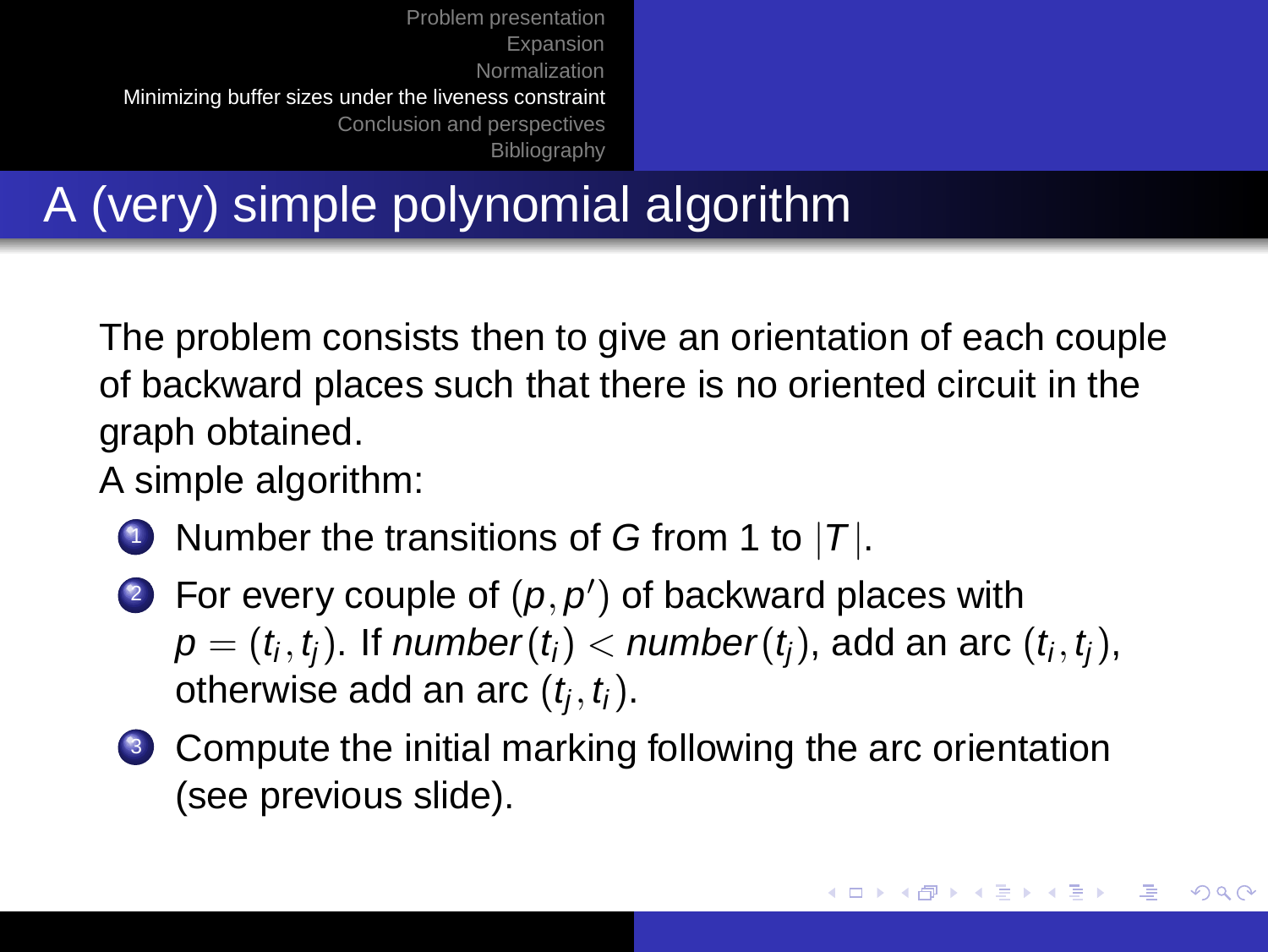



<span id="page-37-0"></span>イロトス 御 トスミトス ミトー 画  $298$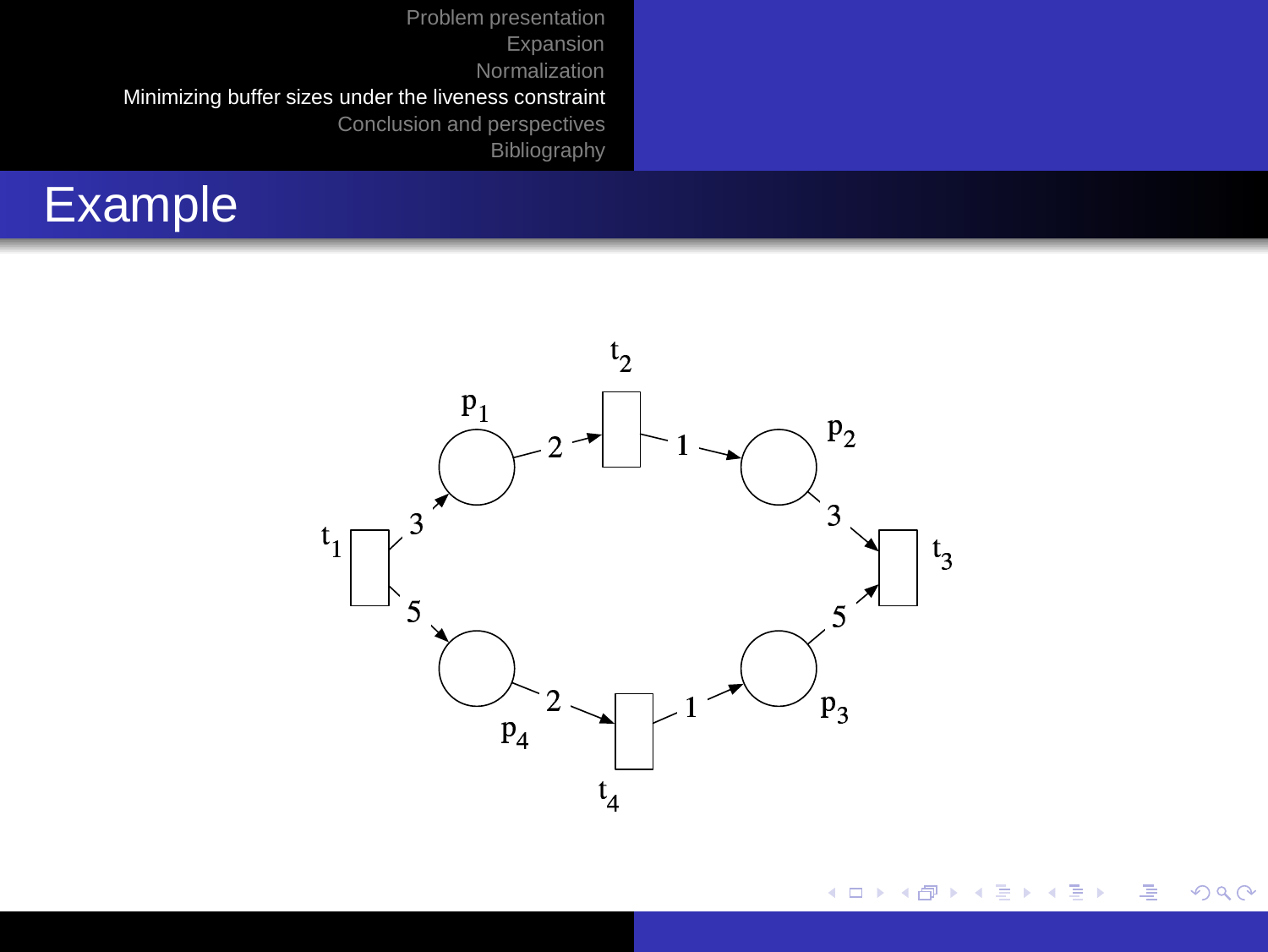## Corresponding symmetric (non nomalized) graph



<span id="page-38-0"></span>イロメ イ部メ イヨメ イヨメー  $\Rightarrow$  $298$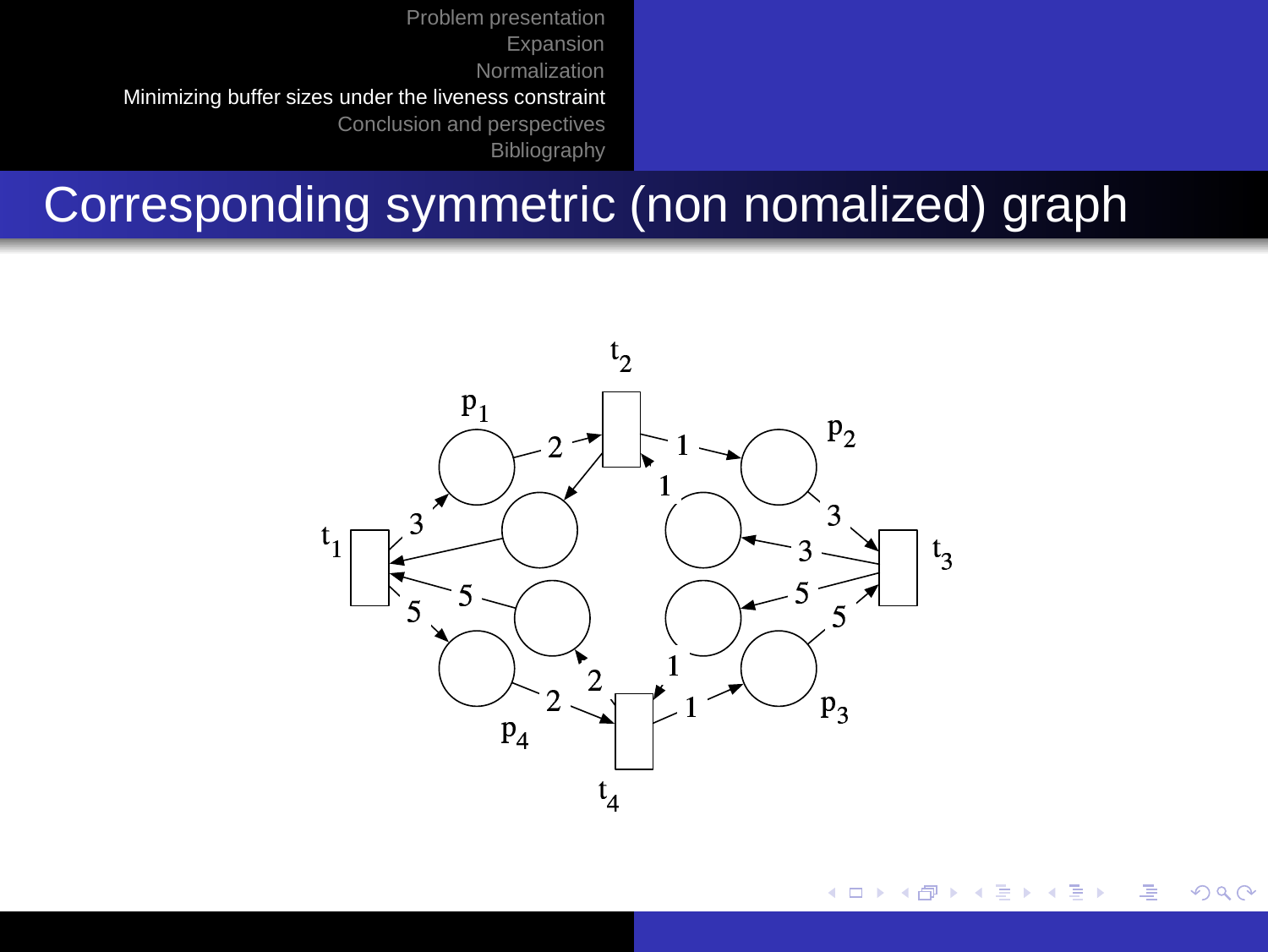### An initial optimal marking



イロト イ部 トイミト イミト G.  $298$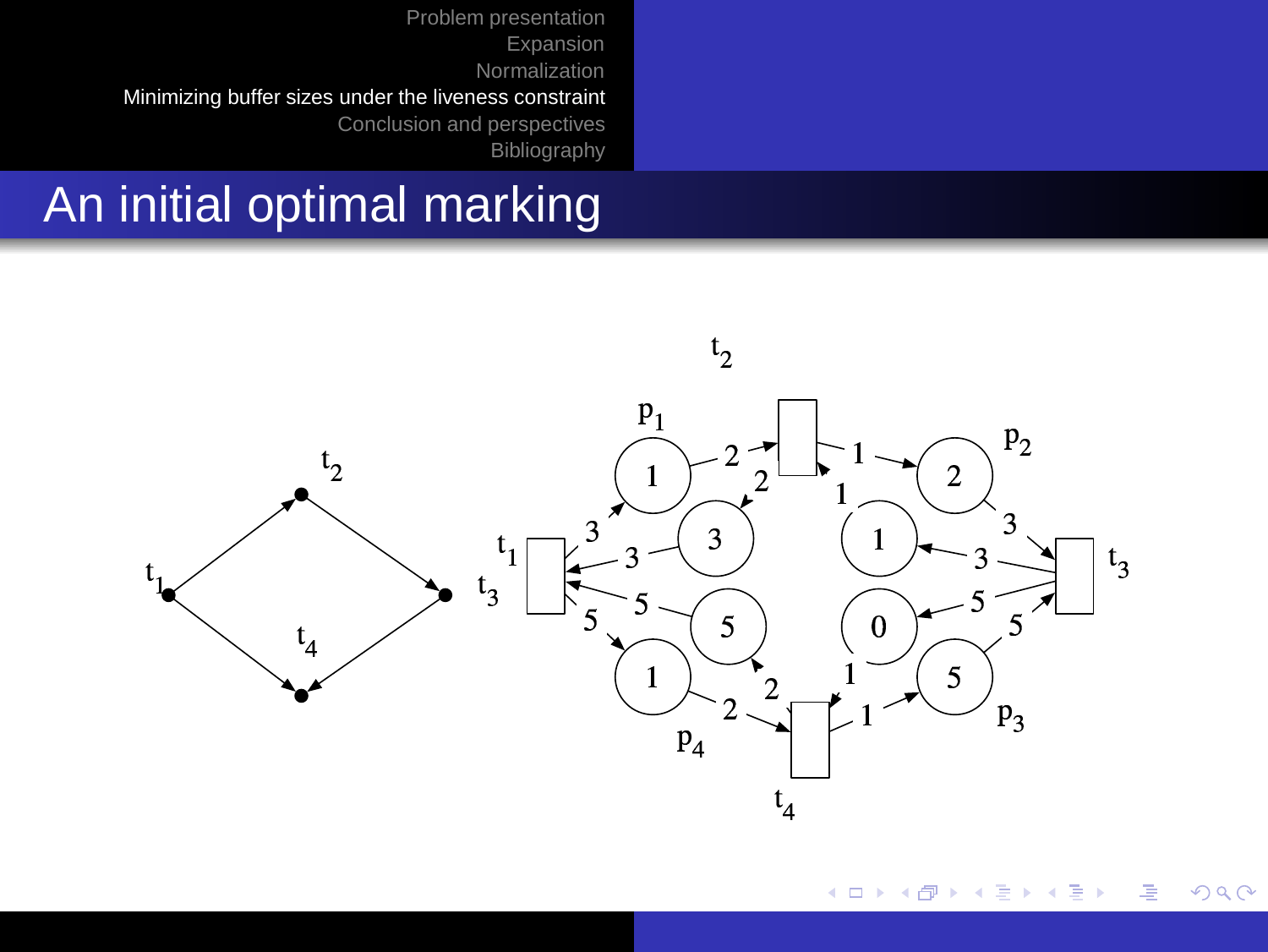## Conclusion and perspectives

- <sup>1</sup> Two mathematical tools are available: expansion and normalization.
- 2 Complexity of the liveness and the determination of the throughput for a unitary GTEG are still open problems.
- <sup>3</sup> Good feasibility conditions for the liveness and good bounds for the throughput are needed to solve efficiently the optimization problems related.

イロト イ押 トイヨ トイヨト

 $\Omega$